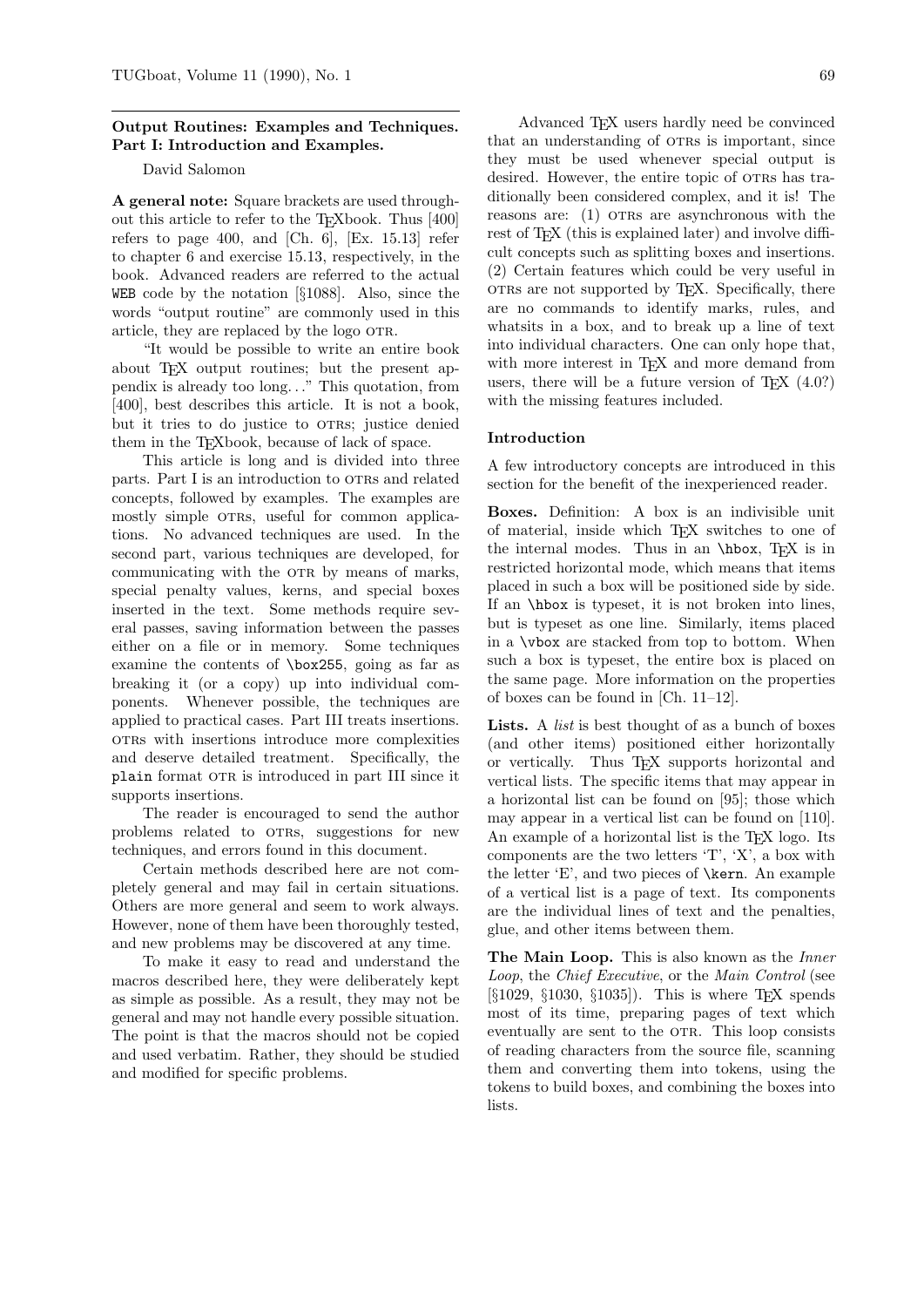#### The Main Vertical List and the Page Builder

This section introduces a simple picture of a structure called the Main Vertical List (MVL). The precise way the MVL is organized and used is presented in a later section.

When T<sub>F</sub>X reads the first character of a paragraph, it switches to horizontal mode, where it reads the rest of the paragraph. It then switches back to vertical mode and invokes the line breaking algorithm. The resulting lines are saved in the MVL. Gradually, more and more lines of text are appended to the MVL and, at a certain point, when the MVL contains more than enough material for a page, TEX invokes (exercises) the page builder. The page builder decides on a good point to break the page, cuts a chunk of material off the MVL, places it in  $\boxtimes$ 255, and invokes the OTR. The OTR usually adds things such as a page number, a header, or footnotes, and ships out the page (i.e. writes the page to the .dvi file).

The OTR does not have to ship the page out. It can ship out just part of it, and save or discard the rest. It can also return the rest to the MVL. The rule is that any material left over by the OTR (i.e. any material placed on the OTR's vertical list) is returned to the MVL. This is a very useful feature.

An important point, which should be emphasized at this early stage, is the asynchronicity of the OTR. \box255 is *not* filled up gradually with text. It is the MVL that's filled up with lines of text until there is more than enough material for a page. The page builder then cuts a chunk, the size of a page, off the MVL, and places it in \box255. At that point, there is normally some material left in the MVL, for the next page. This means that, when the OTR is invoked, TEX has already read text from the source file past the end of the current page. Thus the asynchronous nature of the OTR. It is not synchronized with the main loop but is invoked from time to time, as the need arises. Another way to express this idea is to say that the OTR lags behind T<sub>E</sub>X's main loop.

Note that T<sub>F</sub>X does not know the size of the paper which eventually comes out of the printer. There are only four parameters that relate to the size and position of the page, namely: \hisize, \vsize, \hoffset and \voffset. The first two become the width and height of \box255. The two 'offset' parameters are the amounts by which the left and top margins differ from the default offsets of the printer which typesets the .dvi file. Many drivers default to offsets of 1in, and \hoffset and \voffset give displacements from that point. Thus

setting \hoffset=0.5in, \voffset=-0.2in creates a left margin of 1.5in and a top margin of 0.8in. The right and bottom margins are unknown to TEX, and are normally only used by the printer driver. In the rare cases where T<sub>E</sub>X needs to know those quantities, they have to be entered by the user or computed. This is demonstrated in one of the examples (for printer registration marks) shown later in this part.

# Page Boundaries and the Printed Area Figure 1

Figure 1 shows how those quantities are related. It also shows that the depth of \box255 is the depth of the bottom line of text. As a result, the vertical size of the printed area is the height plus depth of \box255, and is slightly larger than \vsize.

\pagetotal and \pagegoal. Two \dimen variables are maintained by the page builder and are used in the page breaking algorithm. They are also used for insertions.

- \pagetotal  $[114]$ , is the vertical height of the MVL. We will denote it by  $t$ . This variable starts at zero and is incremented by the page builder each time something with a height (i.e., a box or some glue) is appended to the MVL. Things like marks, penalties, and whatsits do not have any dimensions and do not affect t. Since some vertical glues have flexibility, this variable is generally flexible. Initially, when the MVL is empty,  $t$  is set to zero.
- \pagegoal [114], which we denote by q, is the desired height of the page. Generally, it is equal to \vsize but, when insertions are generated, g is decremented. Initially, when the MVL is empty,  $g$  is set to  $\text{maxdimen.}$  When the first item is placed in the MVL,  $g$  is set to  $\forall$ xize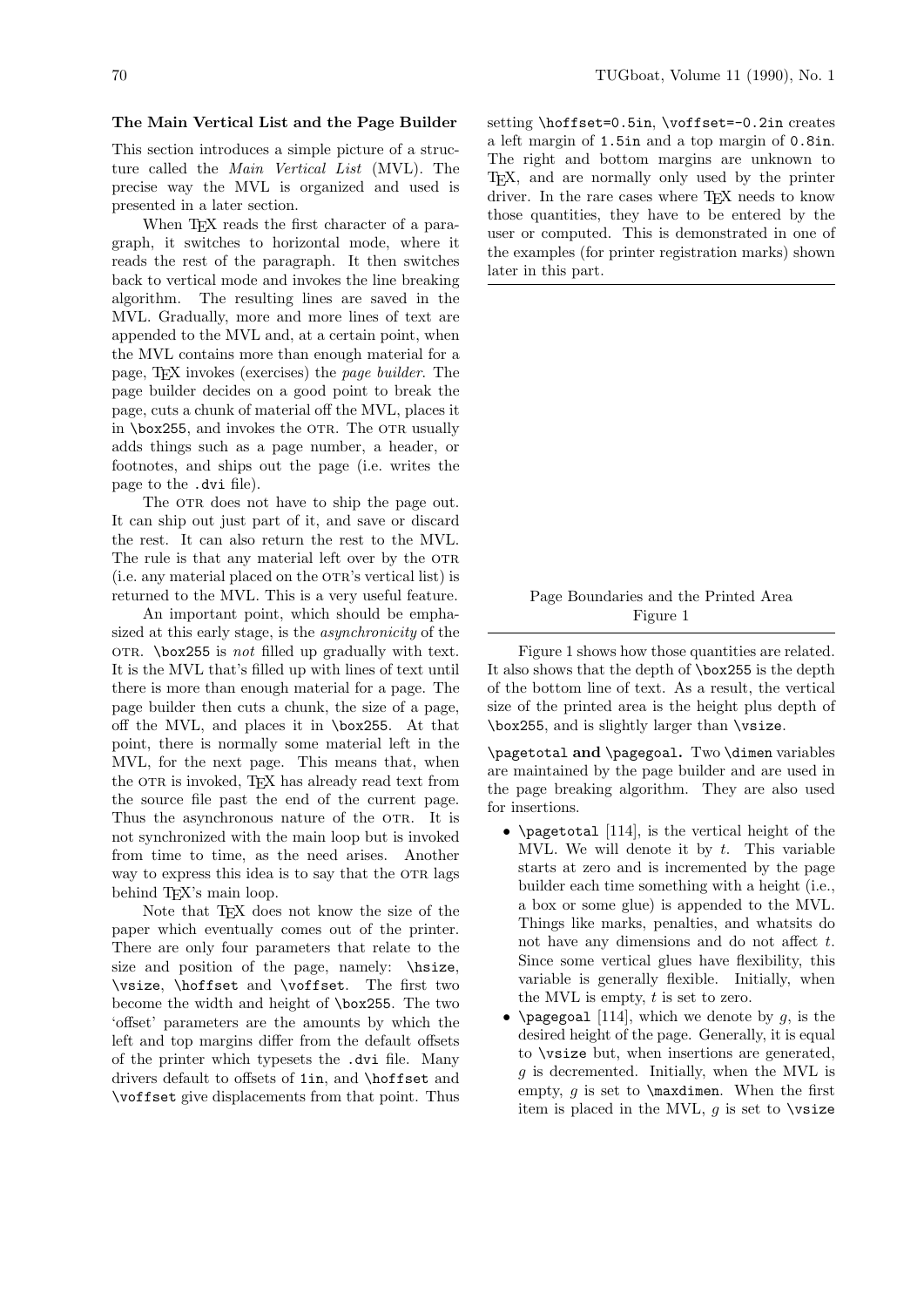$(\text{``...}$  TFX salts away the value of **\vsize**  $\ldots$  " [114]). When footnotes or other material are generated, to be inserted in the page, their heights are subtracted from  $q$  [123].

These two variables can be 'shown', either in the document itself (using \the) or in the log file (using either \showthe or \message). They can even be modified, but this should be done very carefully. It is even possible to get the two values displayed after each line by setting \tracingpages=1 [112]. This option exists mainly to show the feasible points for page breaks, and how the page breaking algorithm works. It is a good idea, however, to try it once, on a short page which also has footnotes, and to follow the changes in the values of the two quantities.

As an example, the two variables will be used to determine how much space is left on the current page. If t is zero, the space left on the page is the entire page (\vsize). Otherwise, it is the difference  $g - t$ . Macro \pagespace calculates that difference.

```
\newdimen\spaceleft
```

```
\def\pagespace{%
 \ifdim\pagetotal=0pt
    \spaceleft=\vsize
 \else
    \spaceleft=\pagegoal
    \advance\spaceleft by -\pagetotal
 \fi}
```
# The Current Page and the List of Recent Contributions

The discussion so far has been general, ignoring certain important details. This section presents a more accurate picture of the MVL, and the way the page builder operates.

The MVL consists of two parts, the current page and, below it, the list of recent contributions. The current page holds the material that will become \box255. The recent contributions are used to temporarily hold recently read material. After an entire paragraph has been read, it is typeset, and the lines of text appended to the recent contributions. At that point, the page builder is invoked (exercised). Its job is to move lines, one by one, from the recent contributions to the current page. For each line, the page builder calculates the cost of breaking the page after that line. For the first couple of lines the cost is very high because breaking there would result in an extremely stretched page. Thus, for those lines, the badness b

becomes 10000 and the cost  $c$ , 100000 (see formula on [111]).

At a certain point, when there are enough lines in the current page for a resonably looking page, b  $(and, as a result, c) start getting smaller. A while$ later, there may be too many lines of text in the current page, and it has to be shrunk, increasing  $b$  and  $c$  again. The entire process can be seen, in real time, by setting \tracingpages=1 [112]. If the page has to be shrunk more than its maximum shrinkability, both  $b$  and  $c$  become infinite. When c becomes infinite (or when a penalty  $\leq -10000$  is found, see below) the page builder goes back to the line of text where the cost was lowest, breaks the top of the current page at that point, and places it in \box255. The bottom part of the current page is then returned to the recent contributions, and the page builder invokes the OTR.

The page builder is exercised at the end of a paragraph, the end of a display equation within a paragraph, at the end of an \halign, and in a few other cases  $[122, 286]$ . The OTR is invoked only by the page builder [§1025], which is why it is never invoked in the middle of a paragraph (unless the paragraph contains display math material).

The advanced reader might want to glance at [§980–1028] for the actual code of the page builder.

Since the page builder is exercised quite often, the list of recent contributions is usually small or empty, and the current page gets larger and larger. When the OTR is invoked, the current page is empty. The \showlists command can always be used to display the two parts of the MVL in the log file.

The quantity  $t$  ( $\text{paggerotal}$ ) mentioned earlier as the height of the MVL is, actually, the height of the current page. It is updated by the page builder each time a line (or glue) is added to the current page.

A better understanding of the page builder and the MVL must include glue and penalties. When a paragraph is typeset, the lines of text are appended to the recent contributions, with glue and penalty items between them. These items are moved to the current page with the lines of text. If the current page is empty, all glues, kerns and penalties moved to it are discarded. This is how discardable items disappear at the top of a page. When the first box is moved to the current page, a special \topskip glue is placed above it, to keep its baseline 10pt (the value in plain format) below the top of the page. Following that, glue, kern, and penalties are moved, with the text, from the recent contributions to the current page.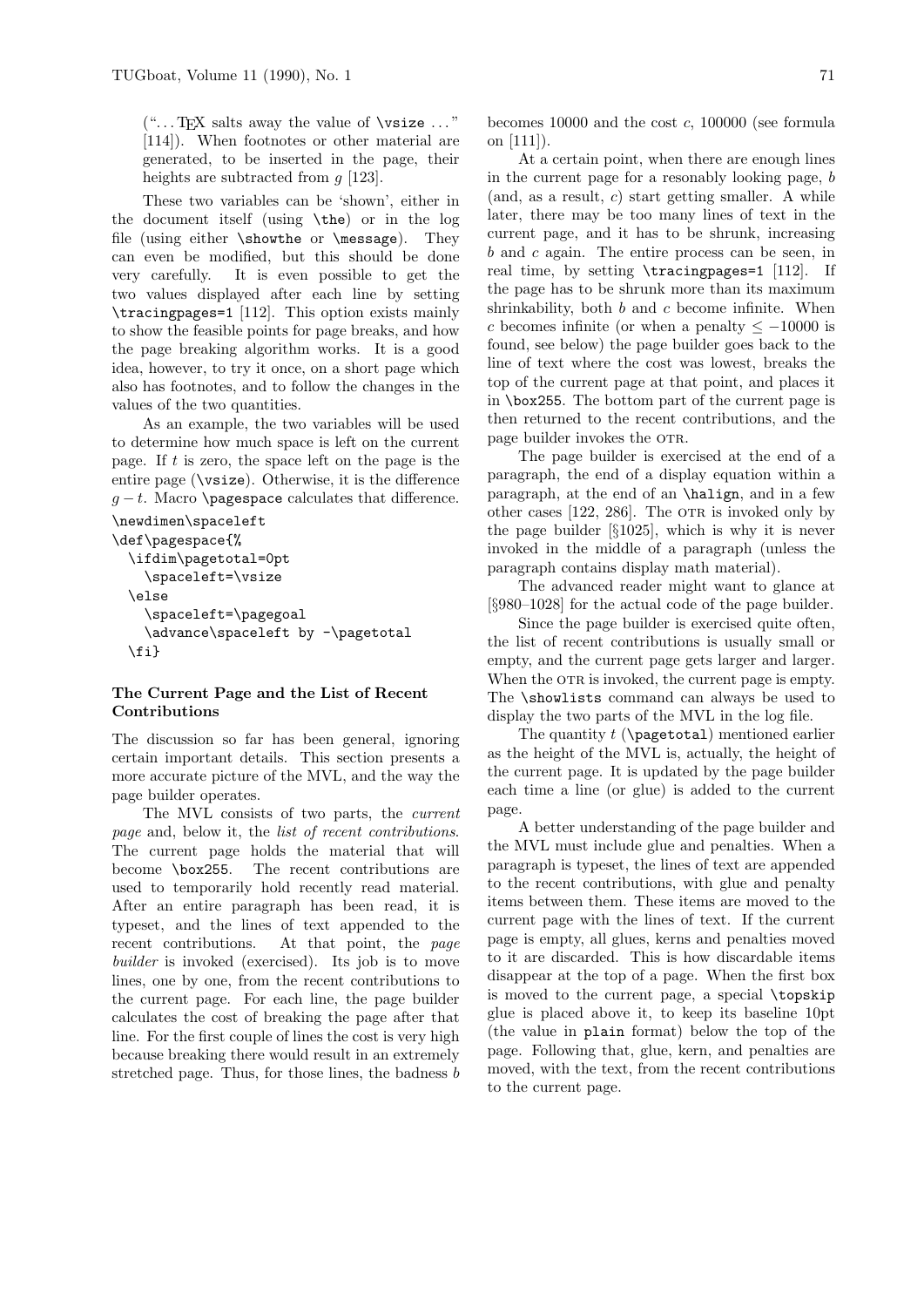When a penalty  $\leq -10000$  is encountered, the page builder breaks a page. If the resulting page does not have enough text lines, it may be underfull. Such penalty values can be used to eject a page (say, by \vfill\penalty-10000), or to communicate with the OTR (which knows the penalty associated with the point at which a page was broken).

It should be stressed, however, that a penalty of  $-10000$  does not invoke the OTR *immediately*. If such a penalty is created inside a paragraph, between lines of text, it is saved in the recent contributions with the lines, and is only recognized as special when it is moved, by the page builder, to the current page. As a result, if a paragraph contains:

```
...\dimen0=2pt...\vadjust{\penalty-10000}
 ...\dimen0=1pt...\par
```
the OTR will be invoked after the entire paragraph has been read and broken into lines, and will find \dimen0 to be 1pt.

A page can only be broken at (i.e. just above) a glue, kern or penalty. If a page is broken at a glue or kern, the glue stays in the recent contributions (to be discarded when moved to the top of the next page). If the page is broken at a penalty, the penalty is saved in variable \outputpenalty. This variable can be used to communicate with the OTR. Also, if the OTR decides to return some material from \box255 to the current page, it may want to place back the original penalty at the breakpoint, by saying \penalty\outputpenalty.

The precise rules of where a page can be broken are listed on [110]. One of them says "A page break may occur at glue, provided that this glue is immediately preceded by a non-discardable item." If a set of successive glues is moved to the current page, a page break can occur either before or after that set, but not inside it. If the page builder decides to break the page before the set, the entire set is returned to the recent contributions, to disappear at the top of the next page. If the page is broken after the set, it becomes glue at the bottom of the page. This information will be used in part II, when we try to communicate with the OTR by means of \kern.

The depth of the current page. The discussion so far has been kept simple (even though some readers may disagree) by ignoring certain features that have to do with the depths of the boxes involved. These features are important since, normally in a document, successive pages should have the same (or almost the same) vertical size.

The height of a page is controlled by (actually, it is equal to) \vsize. The depth of a page should also be under the user's control since, in certain situations, it may spoil the uniform appearance of the document. This is why it is important to consider TEX features which have to do with the depth of a page, and we start by introducing certain quantities that have to do with the depth of vboxes in general.

Consider a large \vbox with lines of text, separated by glue and penalties. The depth of this \vbox [80] is the depth of the bottom component. If that component is a glue or penalty, the depth is zero. If it is a box, then its depth becomes the depth of the entire \vbox, except that it is limited to the value of parameter \boxmaxdepth. If \boxmaxdepth=1pt and the depth of the bottom box is 1.94444pt, then the depth of the entire \vbox will be  $1pt$  and its height will be incremented by .94444pt. This is equivalent to lowering the reference point (or, equivalently, the baseline) of the \vbox by .94444pt. In the plain format, \boxmaxdepth=\maxdimen [348], so it has no effect on the depths of boxes. However, \boxmaxdepth can always be changed by the user.

The current page is that part of the MVL that contains the material for \box255. Its current height is t, its goal height is q, but what is its depth? It is, of course, the depth of the bottom line of text — normally a small dimension which may vary a little from page to page. This results in pages with slightly different vertical sizes (i.e. height  $+$  depth). However, if the bottom line of text contains a large symbol with a depth of, say, 35pt, the vertical size of the page will be  $\text{visize} + 35pt.$  The page will be much taller than its neighbors, spoiling the uniform appearance of the document. To avoid this, the page builder uses another parameter, \maxdepth, when it appends lines to the current page [125]. The plain format sets [348] \maxdepth=4pt. In our example, when the line with depth = 35pt is added to the current page, the depth of the current page is set to 4pt and the difference of 31pt is added to its height  $t$ . A good way to visualize this situation is to say that the baseline of the current page no longer coincides with the baseline of the bottom line, but is located 31pt below it.

The internal quantity  $\text{pagedepth } (d)$  contains the depth of the current page, and is updated each time a line (or glue) is added to the current page.  $d$  is a 'relative' of  $t$ , the height of the current page. It should be noted that  $t$  has a few more 'relatives' [114], the most important of which are \pagestretch and \pageshrink, the amounts of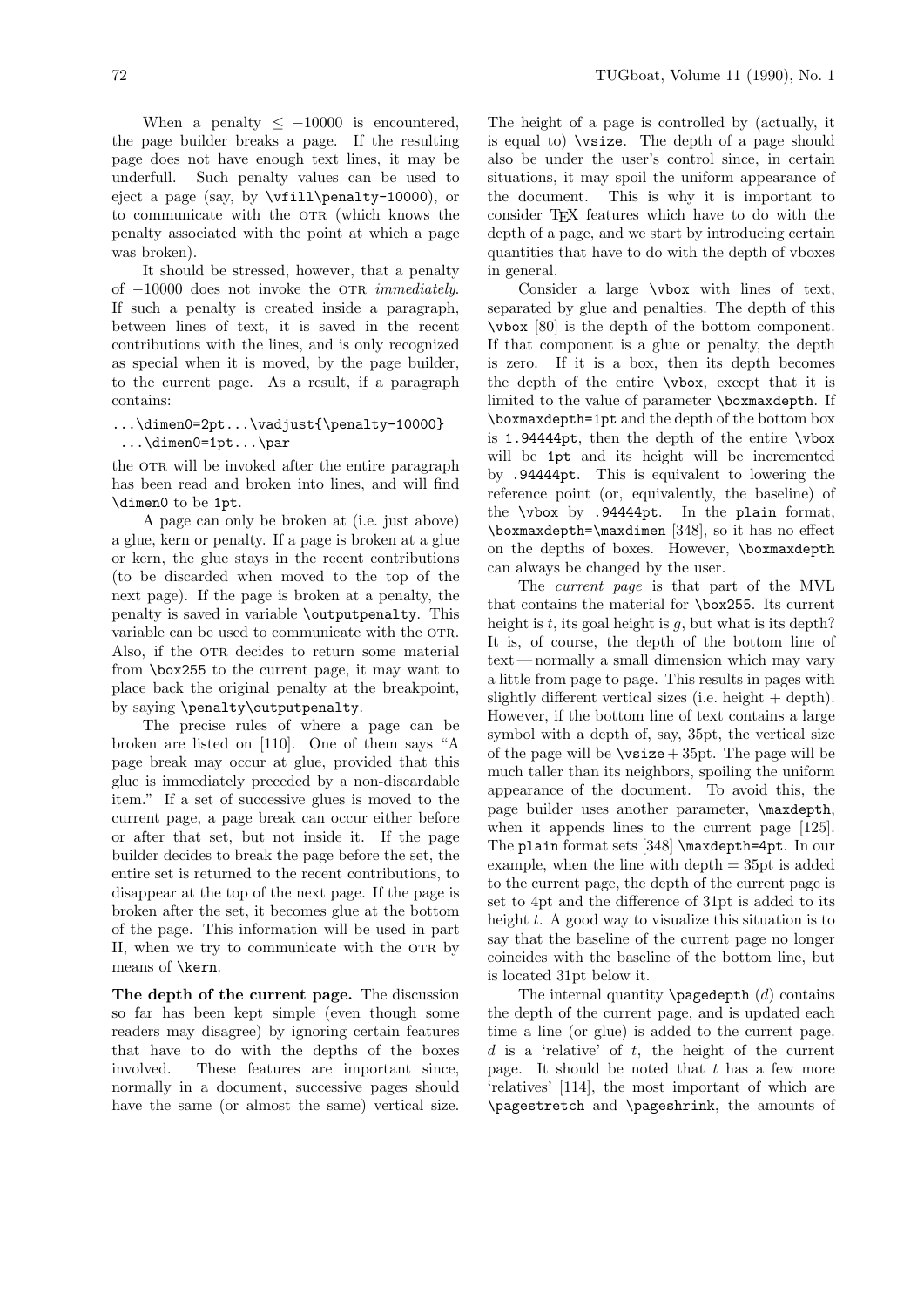stretchability and shrinkability in the current page. t and its relatives are used by the page builder to determine a pagebreak (some of them are also used for insertions).

A simple test can show how those quantities are updated. First, change \parskip to some flexible value such as 1pt plus2pt minus1pt, then typeset text in small pages and place a command such as

```
\message{(total: \the\pagetotal;
depth: \the\pagedepth;
 shrink: \the\pageshrink;
stretch: \the\pagestretch)}
```
at the start of each paragraph. It will show the values of the 4 parameters at the end of the preceding paragraph.

The \message commands will show the value of t growing from paragraph to paragraph, until a page is shipped out by the OTR. The value of  $d$  is usually 1.94444pt (the depth of many letters in cmr10) but is different when anything other than cmr10 is used. If the last line of a paragraph happens to contain letters without any depth, d will be zero at the end of that paragraph. Note that d can only be displayed while in vertical mode, between paragraphs (within paragraphs, \showthe\pagedepth only shows 0pt, not the depth of the last line of the previous paragraph). Each time another \parskip is inserted, between paragraphs, \pageshrink is incremented by 1pt, and \pagestretch, by 2pt.

Controlling the depth of the current page. It has already been mentioned that  $d$  is limited to \maxdepth. If a line of text with a depth>\maxdepth is moved to the current page, the depth of the current page (\pagedepth) is set to  $\text{maxdepth}$ , and its height t is incremented by the difference (the baseline of the current page is lowered, and is now located below the baseline of the bottom line of text.)

Here is a simple experiment to clear up this point. First, set

## \hsize=3.5in \vsize=2in \tracingpages=1

and typeset some text in font cmr10. Most lines of text will have a height of  $250/36 \approx 6.94444$ pt and a depth of  $70/36 \approx 1.94444$ pt. The \baselineskip glue between the lines is thus set to 3.1112pt, to achieve a separation of 12pt between consecutive baselines. The last three % lines of TEX's tracing report should be:

```
% t=130.0 g=144.54 b=10000 p=0 c=100000#
% t=142.0 g=144.54 b=204 p=0 c=204#
% t=154.0 g=144.54 b=* p=0 c=*
```
This shows that  $t$  is incremented by 12pt between lines of text. The last line results in infinite cost, so the page is broken after the line with c=204.

Next, repeat the experiment with the depth of the second line increased to 7pt by placing an \hbox{\vrule depth7pt} in it. Typesetting the same material now results in different % lines:

% t=130.0 g=144.54 b=10000 p=0 c=100000# % t=145.0 g=144.54 b=10 p=0 c=10# % t=156.94444 g=144.54 b=\* p=0 c=\*

Fig. 2 shows the layout of the last three text lines in both cases. In 2a, the lines all have the same height and depth and are separated with the same size glue. In 2b, however, the situation is more complex. A \baselineskip of 3.1112pt is inserted between the first and second lines, so their baselines are separated, as usual, by 12pt. Since the second line has a depth of 7pt, the value of \pagedepth is set to  $\text{epth}$  ( = 4pt), and the difference of 3pt is added to the height  $t$ . The baseline of the entire page is thus lowered 3pt below the baseline of the second line. Normally,  $t$  would be set to  $130 + 12 = 142$ pt. Instead, its value now is 145pt.

Because of the large depth of the second line, it is separated from the third line by \lineskip [78], which has a plain format value of 1pt. The baseline of the third line is set  $4 + 1 + 6.94444 = 11.94444$ pt below the baseline of the page, and  $t$  is incremented

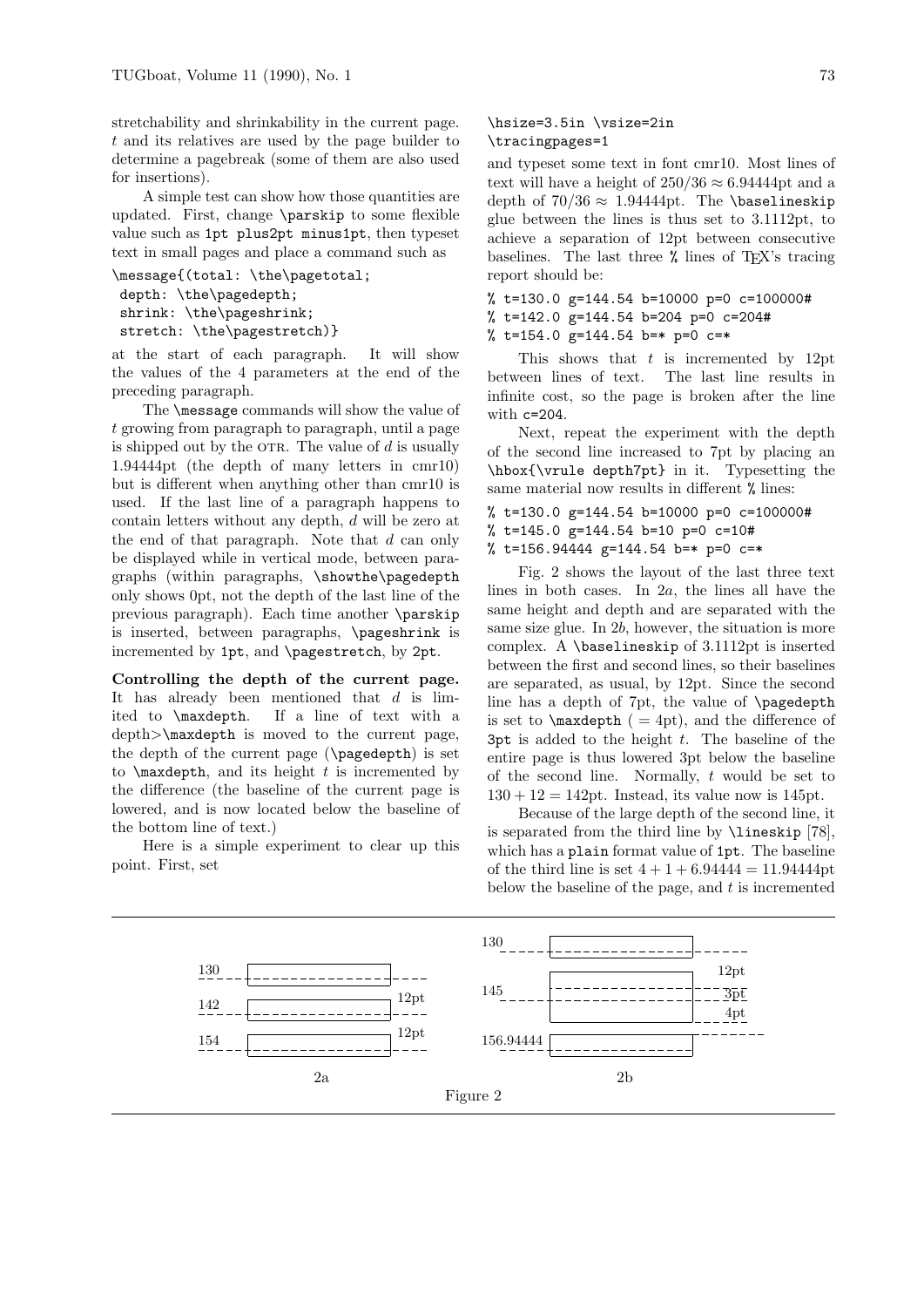by that amount, to 156.94444pt. d is reset to the depth of the third line, namely 1.94444pt.

Again, appending the third line to the current page has resulted in infinite cost, and it is eventually returned to the recent contributions.

This is part of the overall task of the page builder while constructing the current page.

The height of a box of text. We denote the value of  $\baselineskip$  (normally 12pt) by b. A large \vbox with text consists mainly of lines of text, each an \hbox, separated by globs of glue, normally in the (varying) amounts necessary to separate baselines by exactly  $b$ , but sometimes just the amount \lineskip. We assume a simple case where no large characters or equations are used. In such a case, all lines of text are separated by b. The height of the box is thus

 $b(n-1)$  + the height of the first line

where  $n$  is the number of text lines.

The height of \box255. In the case of \box255, enough glue is placed above the first line of text to reach to \topskip from the first baseline. We denote the value of  $\text{topskip by } h$  (10pt in plain). So if the baseline of the first line is now  $h$  below the top of the page, the height  $H$  of  $\boxtimes$ 255 should be  $b(n-1) + h$  (Fig. 3). However, the height of \box255 is always set, by the page builder, to \vsize. The difference between the two heights is usually supplied by the flexible glues on the page, the most common of which is \parskip.



Example: \vsize=180pt creates 15-line pages, since  $12(15-1)+10=178$ . The \parskip glues on the page are stretched by a total of 2pt. Similarly, \vsize=189pt creates 15-line pages, but each page has to be stretched by 11pt.

What if there isn't enough stretchability? In such a case, the bottom of the page remains empty. This is an unusual situation where the height of a box is greater than the sum of the vertical dimensions of its components. Normally such a case is considered an 'underfull box' but, in the case of the page builder and \box255, "underfull and overfull boxes are not reported when \box255 is packaged for use by the  $\text{OTR}^"$  [400].

A simple experiment is recommended, to clear up this point (note that this experiment uses \output, which hasn't been introduced yet, nevertheless it is a useful experiment to perform at this point.)

```
\vsize=189pt \parskip=0pt
\output={\setbox0=\vbox{\unvcopy255}
\message{[\the\ht0, \the\ht255;]}
\setbox1=\vbox to\vsize{\hrule width3in
 \vfil\hrule width3in} \wd1=0pt
\shipout\hbox{\box1 \box255}
\advancepageno}
```
## $\forall$ rule height10pt  $\langle text\ to\ be\ typeset...\rangle$

The \parskip glue is now rigid, so there is no flexibility on the page at all. The messages will be [178pt, 189pt;]. \box1 is set to two rules with a 'fil' in between, and is superimposed on \box255. A look at the typeset page will show that the top rule is placed exactly 10pt above the baseline of the top line, and the bottom rule is well below the bottom line of text.

A better understanding of \box255 is gained by trying

#### \setbox0=\vbox to\vsize{\unvbox255}

Even though both \box255 and \box0 have the same height namely, \vsize, they don't have the same status. \box255 may be created underfull without an error message but, when transferred to \box0, the destination box becomes underfull, with an error message.

The most natural thing to do, in such a case, is to try to fill up  $\boxtimes 0$  by saying  $\setminus \setminus 0$  =  $\forall$ to\vsize{\unvbox255 \vfill}. Surprise! This may, sometimes, cause an 'overfull box'. The explanation has to do with the depth of \box0. Without the \vfill, it is the depth of the bottom line. With the \vfill, it is zero, and the depth of the bottom line is added to the height of \box0, which may cause it to be overfull.

## Examples of OTRS

The following sections show how to write an OTR, and illustrate typical OTRs for common applications. It should again be stressed that the examples are kept simple and, therefore, are not completely general. They should be read, understood and modified for specific needs, rather than copied and used verbatim.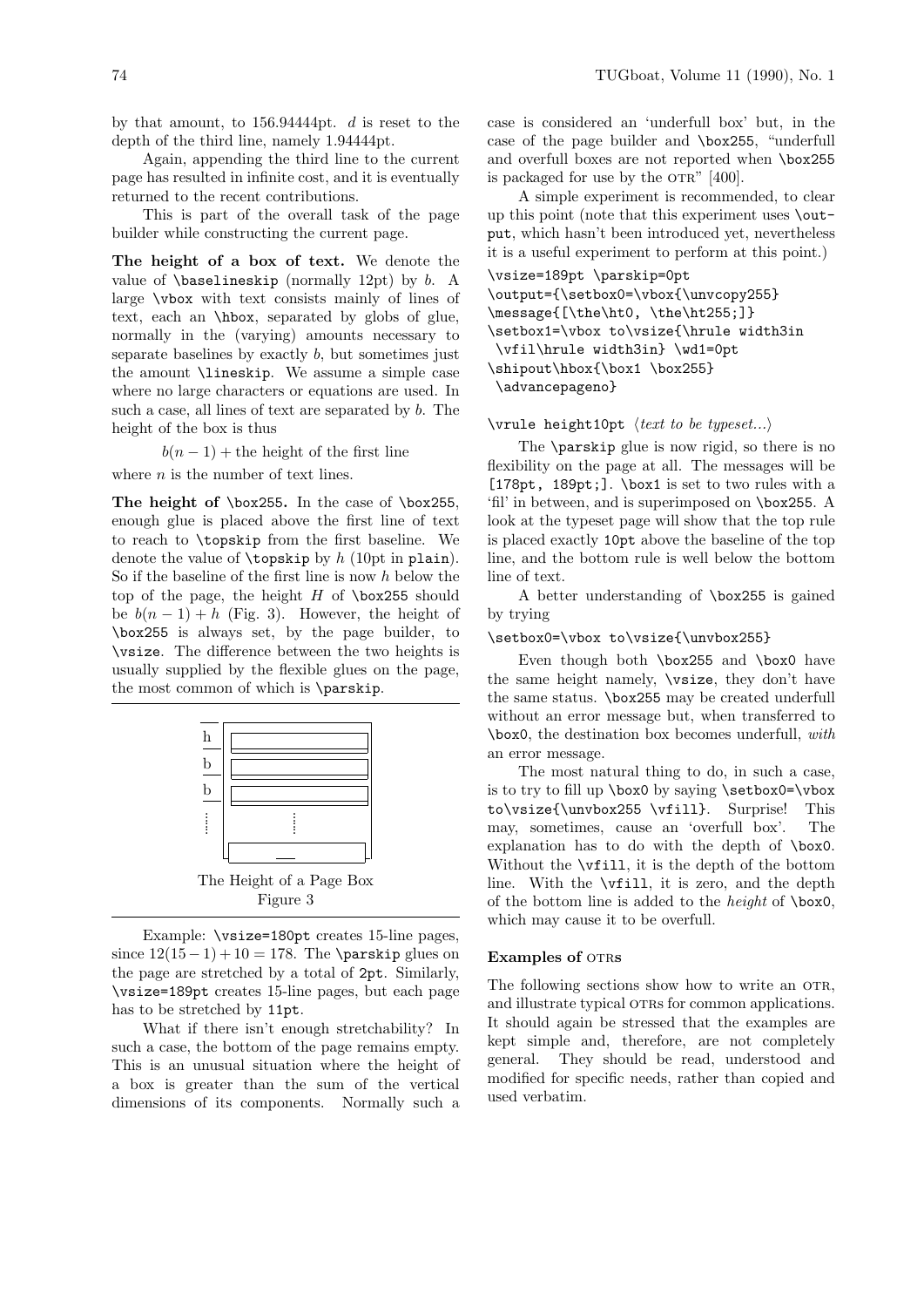An OTR is simply a sequence of T<sub>EX</sub> commands assigned to the token-register \output. Thus \output={...} would cause TEX to execute the commands ... whenever it decides to invoke the OTR.

The simplest OTR is  $\output={}.$  When TFX sees this OTR, it substitutes the *default* OTR, which is:  $\output={\shipout\boxtimes255}.$  This default OTR is the simplest one which ships out a page.

\shipout is a the TEX primitive which creates a page in the dvi file. That page reflects the contents of whatever box follows the call to \shipout. An interesting feature is that \shipout can be invoked anytime, not just from an OTR. This is demonstrated in one of the examples below. Another interesting point is that \shipout can be redefined (which, of course, is true for any control sequence, whether a macro or a primitive.) One of the methods shown later, for double-column pages, does just that.

The OTR itself can be redefined during a TFX run. The new OTR will be used when the page builder next invokes the OTR. It is possible to define a macro such as \def\newotr{...} and assign \output={\newotr} at any time. This will redefine the OTR. It is even possible to write an OTR which redefines itself! Here is an example:

#### \output={

```
\shipout\box255 \advancepageno
\global\output={
 \shipout\vbox{
    \box255
    \bigskip
    \centerline{\folio}}
  \advancepageno}
}
```
This OTR typesets the first page without a page number. It then (globally) redefines itself to typeset the rest of the document with the page number centered below the text. The reason for the \global is the local nature of the OTR, which is explained below.

It should be noted that the OTR is expected to empty \box255; it can ship it out, move it to some other box, or return it to the MVL. The latter is done simply by saying \box255 or \unvbox255 inside the OTR. An OTR which does not do anything with \box255 will cause the error message "unvoid \box255."

The following OTR just empties \box255. \output={\setbox0=\box255}. This does not cause an immediate error message but is probably not what you want to do. It amounts to tossing away the entire document, page by page.

The next example is \output={\uvbox255}. This OTR always returns the page to the MVL, which will cause the page builder to immediately find a new page break and invoke the OTR again. The new page break, by the way, may not be the same as the original one, because of the penalty at the breakpoint. When the breakpoint is chosen, the page builder places the penalty found at the point in variable \outputpenalty, not in \box255. The or can return the penalty to its original place by saying \unvbox255 \penalty\outputpenalty. This guarantees that the page builder will find the same breakpoint.

An execution of the OTR which does not ship out anything is called a dead cycle. Dead cycles have their uses and are illustrated by some of the examples shown later. However, many consecutive dead cycles normally indicate an error. This is why T<sub>E</sub>X counts the number of consecutive dead cycles (in register \deadcycles) and stops the run if  $\deadcycles \geq \maxdeadcycles$ . The plain format value of \maxdeadcycles is 25, and it can be changed at any time. Each time \shipout is invoked, it clears \deadcycles.

The Page Number. The page number can come from any source. Here is an example where the OTR typesets a page number, from a \count variable, centered below the printed area:

```
\newcount\pageNum
\output={
 \shipout\vbox{
    \box255\smallskip
    \centerline{\tenrm\the\pageNum}}
  \global\advance\pageNum by1}
```
Note the \tenrm in the preceding example. It is necessary because of the asynchronous nature of the OTR. When the OTR is invoked, T<sub>F</sub>X can be anywhere on the next page. Specifically, it could be inside a group where a different font is used. Without the \tenrm, that font (the current font) would be used in the OTR.

In the plain format, the \count0 variable serves as the page number, and the following two macros are especially useful.

- \folio typesets \count0 as the page number. However, if \count0 is negative, \folio typesets a roman numeral.
- **\advancepageno** advances the page number by one. This is done by either incrementing or decrementing \count0, according to its sign.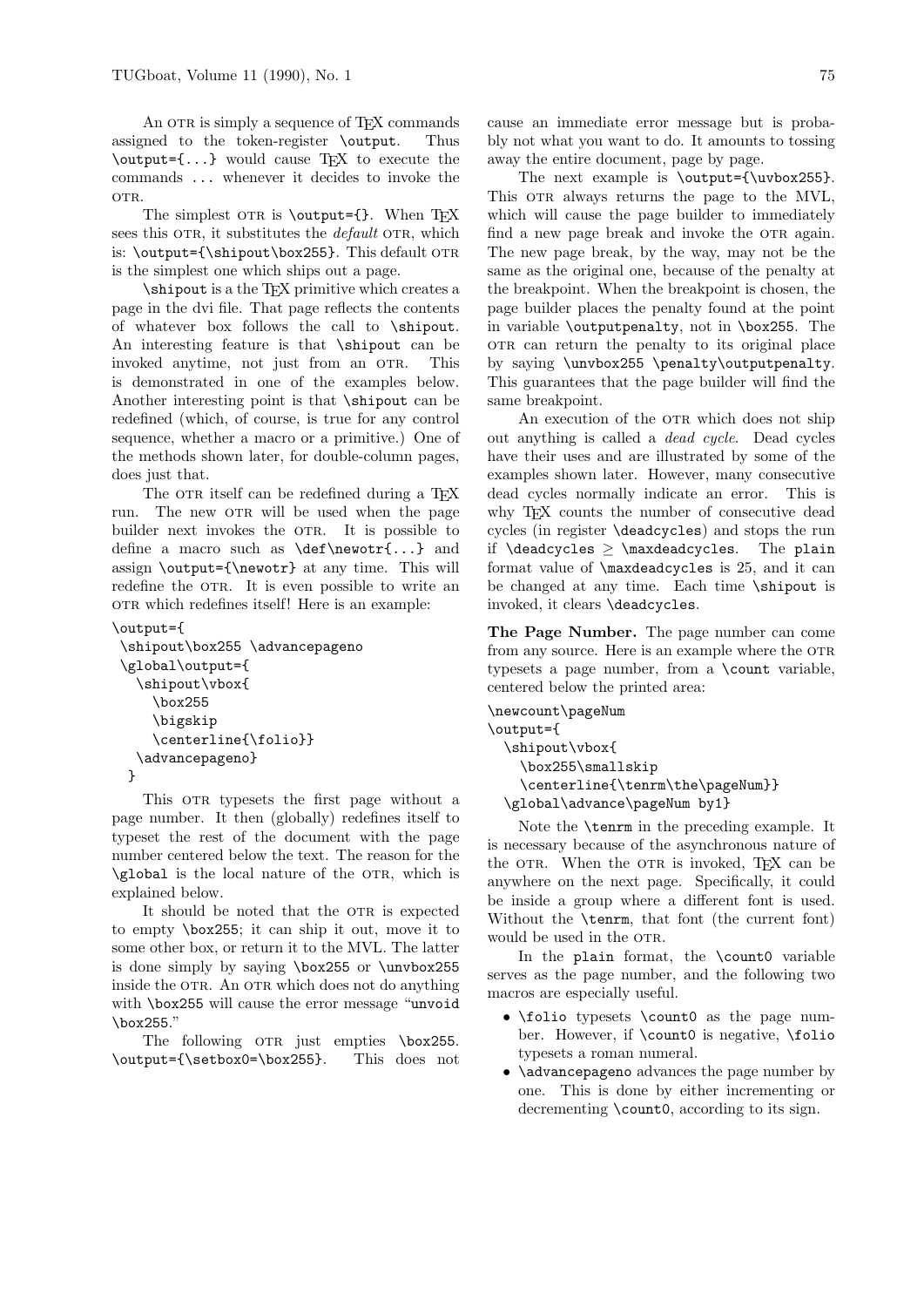Any \count variable can be used to typeset the page number. However, the main advantage of using \count0 is that TEX writes its value on the dvi file, so a page preview program can easily display the page number with the page. Stated more negatively, driver programs may only understand the values of \count0 written into the dvi file as page numbers and may not be able to selectively print pages whose numbers correspond to some other counter.

Actually, the ten variables \count0. . .\count9 are used as a (composite) page number. Any nonzero variable in this group is written on the dvi file. Typesetting and advancing any of them must be done explicitly by the user. Macros \folio, \advancepageno only handle \count0.

Grouping and the OTR. The OTR, as mentioned earlier, is a list of tokens. It is also implicitly surrounded by a pair of braces, making it into a group. This means that anything done inside the OTR is *local*, unless preceded by  $\geq \geq 1$  This is a useful feature since, normally, operations within the OTR should be local (i.e. hidden from T<sub>EX</sub>'s usual operations of making paragraphs and putting together math formulas).

## Example: A 'Boxed' Page

Here is an OTR for a 'boxed' page. It surrounds the page with double rules on all sides, and centers the page number below the double box. Note that the page shipped out is wider and taller than \box255. The value of \hsize in this case is, therefore, not the width of the final page shipped out, but the width of the text lines in \box255.

Macro \boxit typesets text and surrounds it with 4 rules (see [Ex. 21.3]). Parameter #2 is the space between the rules and the text. #1 is a box containing the text.

```
\def\boxit#1#2{%
  \vbox{\hrule
    \hbox{%
      \vrule \kern#2pt
      \vbox{\kern#2pt #1
        \kern#2pt}%
      \kern#2pt\vrule}
    \hrule}}
```
# \output={ \shipout\vbox{

```
\boxit{\boxit{\box255}9}3
  \medskip
  \centerline{\tenrm\folio}}
\advancepageno}
```
Figure 4 is an example of a small, doubly-boxed page.



A Boxed Page Figure 4

## Example: Header and Footer

This OTR typesets a header and a footer, both token lists supplied by the user. Typically one of them contains the page number.

```
\output={
```

```
\shipout\vbox{
  \offinterlineskip
  \vbox to3pc{
    \line{\the\headline}
    \vss}
  \box255
  \vbox to3pc{
    \vss
    \line{\the\footline}}}
\advancepageno}
```
The headline and footline occupy 3pc each, enough for about 4 lines of text. If the user places more than 3pc worth of material in any of them, there will be no error message (because of the \vss), and the extra material will be typeset on top of the main body of the page. Both \headline and \footline are token lists, and may contain \if commands. Examples are

```
\headline={%
 \ifodd\pageno
    \line{\hfil\bf Header\hfil
      \llap{\tenrm\folio}}%
  \else
    \line{\rlap{\tenrm\folio}\hfil
      \bf Header\hfil}%
  \fi}
```
\footline={\it footer text\hfil}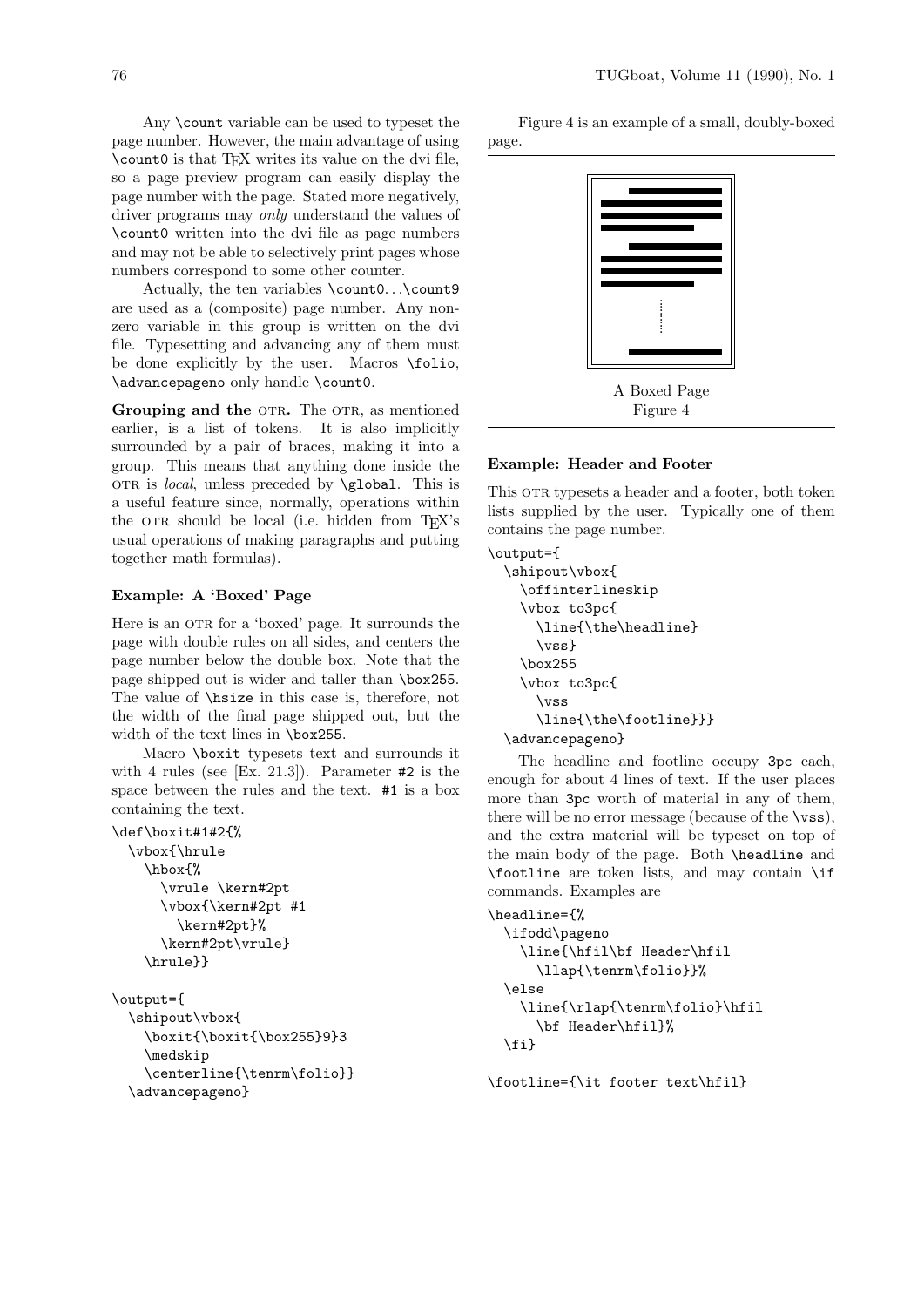The vertical size of the box shipped out (the printed page) is 6pc plus \ht255 (which is \vsize) plus \dp255 (which is limited to \maxdepth and thus can be kept small).

Figure 5 is an example of such a page.



### Example: A Title Page for a Chapter

Sometimes, the book designer specifies a separate title page at the start of each chapter. Here is an example of a \chapter macro which typesets such a page *outside* the OTR. It starts with an  $\e$ ject, to eject the last page of the previous chapter, then invokes \shipout to ship out a page with the chapter number and name. Note that, even though the page number isn't typeset, \chapter still has to advance it.

```
\def\chapter#1 #2;{%
  \vfill\eject
 \shipout\vbox to\vsize{
    \line{\bf Chapter\hfil#1}
    \vfil
    \vbox{\raggedcenter\bf#2}}
  \advancepageno}
```
There seem to be two problems with our simple macro:

- 1. If the first chapter starts on the first page of the document, our macro will eject a blank page before any text has been typeset.
- 2. If a page was ejected just before the new chapter started, our macro will eject a blank page.

It turns out that neither of these is a problem. An \eject is essentially a \penalty-10000 and, if the very first thing in the document is a penalty, it gets discarded. Also, if the first thing on a new page is such a penalty, it gets discarded. Here is a relevant quote (from [114]) "If you say  $\ee$ iect $\ee$ iect, the second \eject is ignored, because it is equivalent to \penalty-10000 and penalties are discarded after a page break."

#### Example: Printer Registration Marks

We now turn to an OTR that optionally typesets the registration marks, also known as crop marks, which are used to align the pages for photography prior to printing and to indicate the size of the final page. The registration marks should be positioned at the 4 corners of the page, not at the corners of the printed area. The top left mark, e.g., should be located 1in+\voffset above the top of the printed area, and 1in+\hoffset, to the left. Similarly, the top right mark should be placed up and to the right, but by how much?

The problem is that T<sub>E</sub>X has no idea how wide and tall the paper is. All it knows is the left and top offsets, and the dimensions of the printed area (\hsize and \vsize). To place the registration marks properly, the user should specify the dimensions of the paper.

The document should thus start by specifying:

```
\newdimen\paperheight
\newdimen\paperwidth
\paperheight=..in \paperwidth=..in
   It is also possible, although less desirable, to
prompt the user to enter the two dimensions.
\newdimen\paperheight
\newdimen\paperwidth
\message{Enter paper height }
 \read-1to\tmp \paperheight=\tmp
\message{Enter paper width }
\read-1to\tmp \paperwidth=\tmp
```
The next step is to create a  $\nu$ box of these dimensions, with the marks at the corners.

```
\newif\iffinalrun \finalruntrue
\newdimen\ruleht \ruleht=.5pt
\newdimen\gap \gap=2pt
\def\verrules{%
  \hbox to\paperwidth{%
   \vrule height1pc width\ruleht depth0pt
   \hfil \vrule width\ruleht depth0pt}}
\def\horrules{%
  \hbox to\paperwidth{%
    \llap{\vrule width1pc height\ruleht
      \kern\gap}
    \hfil
   \rlap{\kern\gap
      \vrule width1pc height\ruleht}}}
```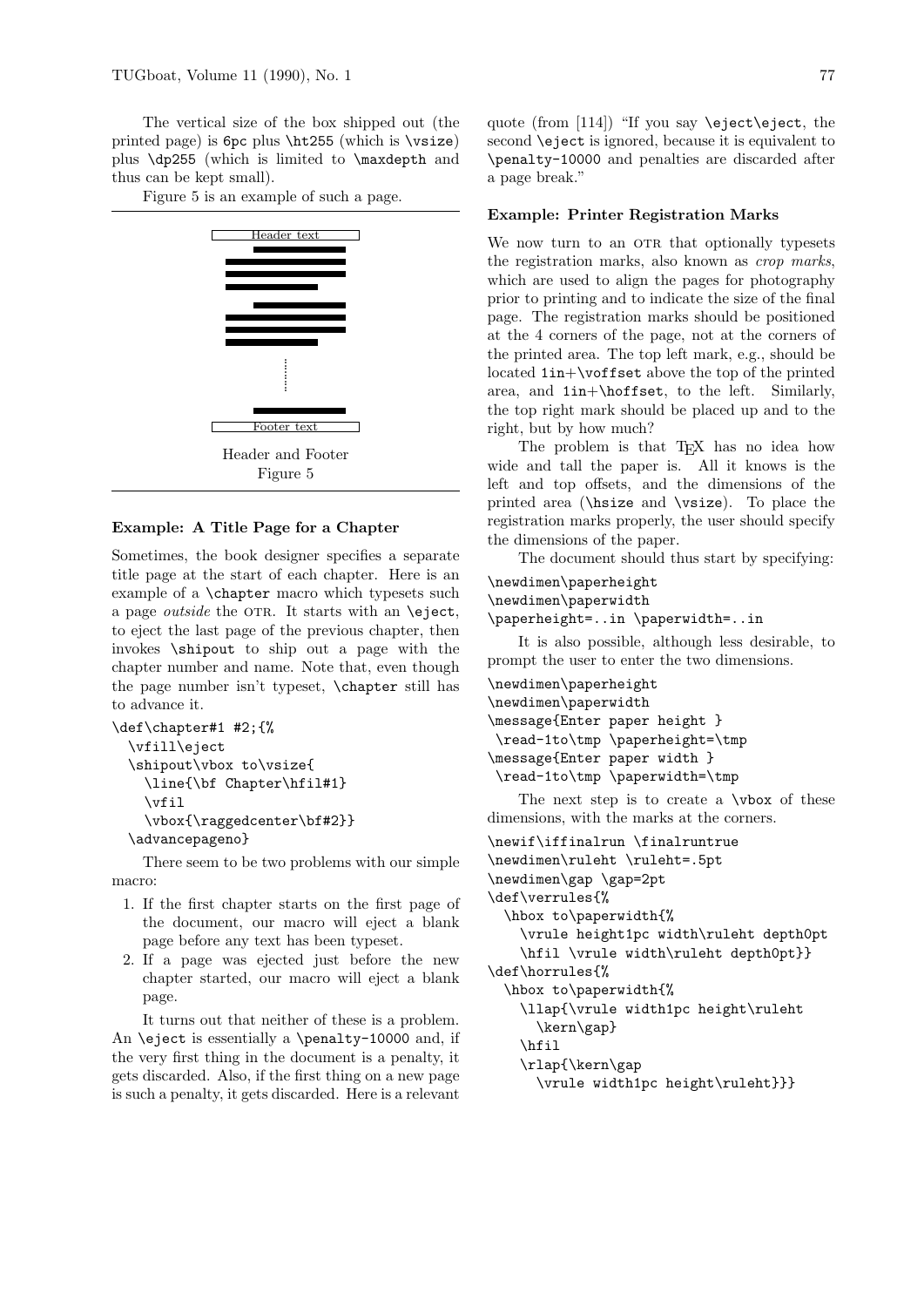```
\newbox\rmarks \setbox\rmarks=
 \vbox to\paperheight{
    \offinterlineskip
    \vbox to0pt{\vss
      \verrules
      \kern\gap
      \horrules}
    \vfil
    \vbox to0pt{
      \horrules
      \kern\gap
      \verrules\vss}}
```
The dimensions of the box are then set to zero, so it will be superimposed on the printed page

#### \ht\rmarks=0pt \wd\rmarks=0pt

and the OTR typesets the box (which does not move the reference point), followed by the printed page. This causes the top left corner of the printed page to coincide with the top left registration mark. To center the printed page, it should be lowered and moved to the right.

```
\newdimen\Mdown \Mdown=\paperheight
\advance\Mdown by-\vsize
\advance\Mdown by-6pc \divide\Mdown by 2
\newdimen\Mright \Mright=\paperwidth
\advance\Mright by-\hsize
\divide\Mright by 2
\output={
  \shipout\vbox{
    \offinterlineskip
    \iffinalrun
      \copy\rmarks
      \kern\Mdown
      \moveright\Mright
    \fi
    \vbox{
      \vbox to3pc{
        \line{\the\headline}\vss}
      \box255
      \vbox to3pc{
        \vss\line{\the\footline}}}}
  \advancepageno}
```
Sometimes the book designer specifies off-center pages. Even-numbered pages should be moved to the right and odd-numbered ones, to the left. This brings facing pages closer together, and leaves extra room on the outside margins.

```
...
\divide\Mright by 2
\newdimen\Mleft \Mleft=\Mright
\advance\Mright.5in \advance\Mleft-.5in
\output={
```

```
...
\moveright
  \ifodd\pageno\Mleft
  \else\Mright\fi
  ...
```
This off-centering is only done on the final run. Figure 6 shows a small page with registration marks.

> Printer Registration Marks Figure 6

The reader should now realize that three sets of dimensions should be specified when a book is designed and published. (1) The size of the sheet of paper which actually goes into the printer (specified by the human printer). After coming out of the printer, this sheet of paper is trimmed, at the crop marks, to (2) the size of the final page (\paperheight and \paperwidth). Finally, there is (3) the size of the printed area ( $\hbar$ size and  $\varepsilon$ ) on the page.

#### Example: A Border Around the Page

Here is an output routine which takes a  $5" \times 3"$ page and creates a border of size  $5.5" \times 3.5"$  around it. The border is done with \leaders (see [223] and [Ex. 21.8]). This example shows how easy it is to create a border out of a few characters. Ideally, 8 characters should be especially designed (Ref. 1), 4 for the four sides of the border, and 4 for the corner points. Their sizes should be chosen such that, e.g., the width of the border will be an integral multiple of the width of the top character. The reference point of each of the 8 should be placed such that they will align properly at the corners (see discussion of the 'quarter circle' characters on  $[389 - 390]$ .

The border is built in three steps: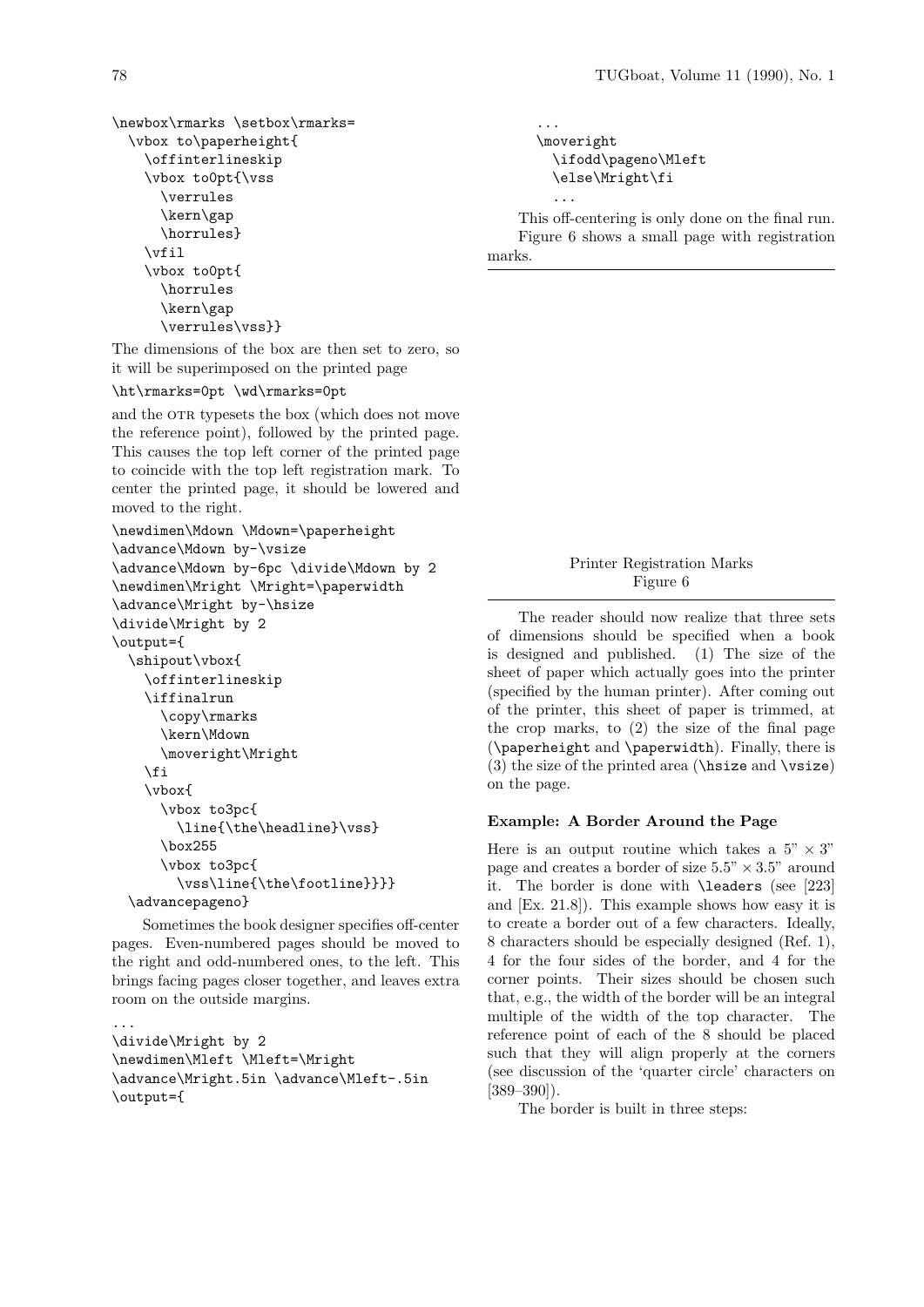1. \box2 is set to a \vbox containing the border.

```
\font\bord=cmsy10
\def\topp{\bord\char'176}
\def\bott{\bord\char'020}
\def\lft{\bord\char'032}
\def\rt{\bord\char'033}
\setbox2=\vbox to3.5in{
  \offinterlineskip
  \hbox to5.5in{\leaders\hbox{\topp}\hfill}
  \hbox to5.5in{%
    \leaders
    \vbox to3.4in{
      \leaders
      \hbox to5.5in{\lft\hfil\rt}
      \vfil}%
    \hfil}
  \hbox to5.5in{\leaders\hbox{\bott}\hfill}
  \vss}
```
2. All the dimensions of \box2 are set to 0 by

```
\wd2=0pt \ht2=0pt \dp2=0pt
```
3. The output routine now ships out \copy2 (which does not move the reference point), followed by \box255.

```
\output={
  \shipout\vbox{
    \copy2 \vskip.25in
    \moveright.25in\box255}
  \advancepageno}
```
# Example: Mailing Labels

This example introduces the concepts of logical and physical pages. The material placed in \box255 constitutes a logical page. The material actually shipped out by the OTR is a *physical page*. Usually one physical page is shipped for each logical page generated. In this example, since the mailing labels are small, several mailing labels are combined and shipped together as one physical page.

The data for the labels is assumed to reside on an external file, named labels, which contains information with format:

```
\name \langlethe name\rangle\setminus\langle
```

```
\adress \searrow deveral lines of address)
```
The mailing labels are 3.5in wide and 1.5in tall each. There are 4 labels arranged vertically on a 6in tall page, without any gaps in between. The data file is \input and macros \name, \address invoked automatically. Three approaches are described:

Approach 1. Macros \name and \address typeset the name and address in the desired format. The

value of \vsize is set to the size of 4 labels. The other is thus invoked with a logical page consisting of 4 labels, and it simply ships it out, as one physical page.

```
\nopagenumbers \vsize=6in \hsize=3.5in
\def\name#1\\{\nointerlineskip
  \vbox to.25in{#1 \vfil}}
\def\address#1\\{\nointerlineskip
 \vbox to1.25in{\kern.1in#1 \vfil}\penalty0}
\output={\shipout\box255}
\obeylines\parindent=0pt
\input labels
\bye
```
The \obeylines guarantees that each line in file labels will become a typeset line on the final page. The \nointerlineskip suppresses the normal interline glue that would otherwise be inserted between the boxes in the MVL. The \penalty0 is necessary to supply a valid page breakpoint. The reader will recall that a page can only be broken at a glue, a kern, or a penalty [110]. Without the \penalty0, the page builder would have no place to break the page, and would place the entire document, as one page, in \box255 at the end of the job.

Approach 2. Macro \name typesets the name in a \vbox. Macro \address typesets the address in another \vbox. \vsize is set to 1.5in, the size of one label. The OTR is thus invoked for each label and receives, in \box255, a logical page consisting of one label. It collects 4 such pages and ships them out as one physical page. This approach distinguishes between a logical and a physical page. Note also that,  $3$  out of  $4$  times, this  $OTR$  goes through a dead cycle.

```
\nopagenumbers \vsize=1.5in \hsize=3.5in
\def\name#1\\{\vbox to.25in{#1 \vfil}}
\def\address#1\\{\nointerlineskip
 \vbox to1.25in{\kern.1in#1 \vfil}}
```

```
\newcount\four \newbox\physpage
\output={
  \global\setbox\physpage=
    \vbox{
      \unvbox\physpage
      \box255}
  \global\advance\four by1
  \ifnum\four=4
    \shipout\box\physpage
    \global\four=0
  \fi}
```
\obeylines\parindent=0pt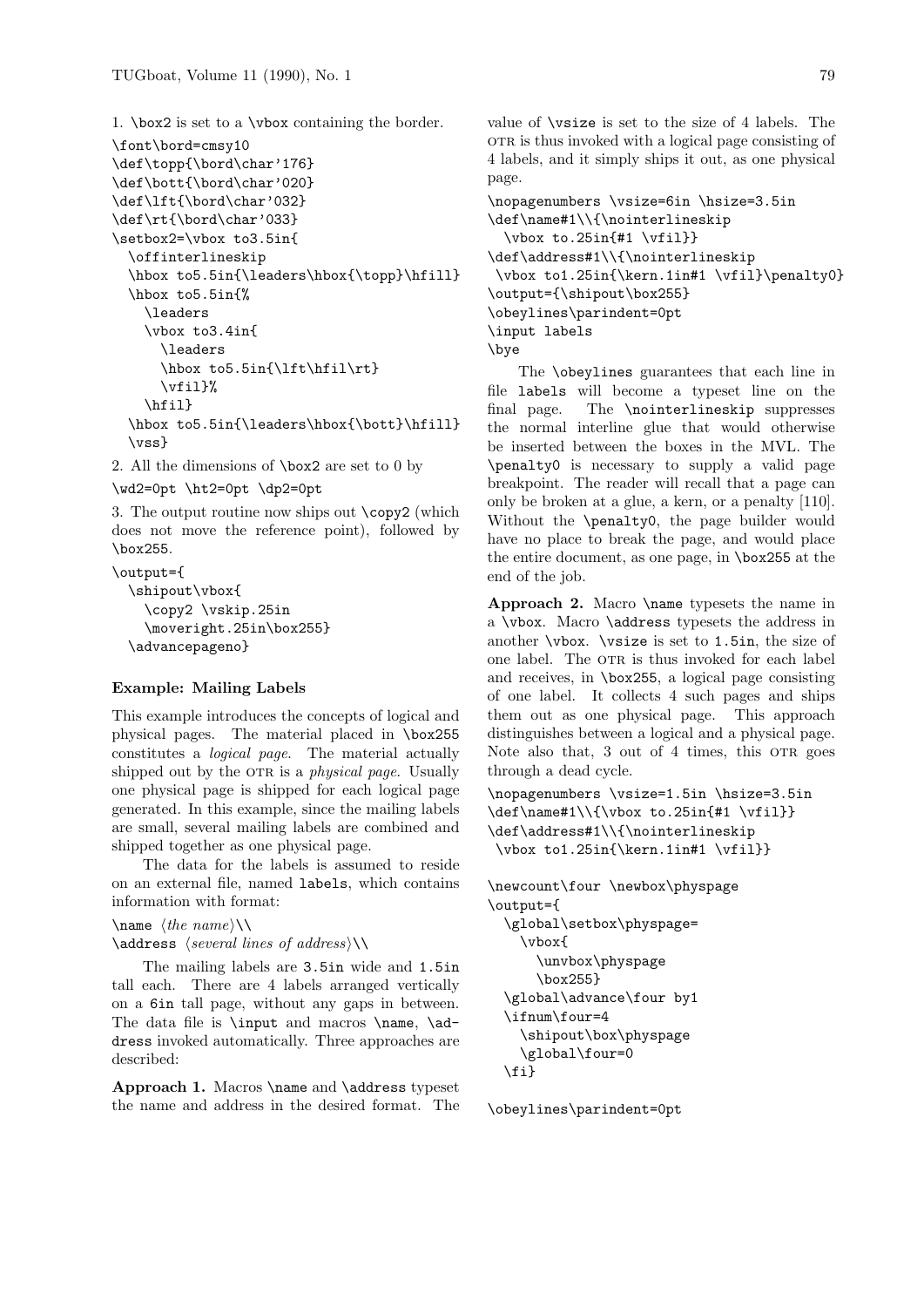\input labels \bye

The serious reader should try to understand what happens at the end of the document. Suppose we have 6 labels. The first 4 will be printed on the first page, and the last 2 will be accumulated, in \box\physpage, for the second page. When \bye is found, TEX finds out that \deadcycles  $\neq$  0. It goes into its 'endgame' [264], where it prepares an empty page and invokes the OTR. This is repeated twice, accumulating two empty logical pages in \box\physpage, and then the OTR executes a \shipout, which clears \deadcycles, thereby stopping the 'endgame'.

Approach 3. Macro \name typesets the name in a \vbox. Macro \address appends the address to the same box, sets its height to 1.5in, and invokes the OTR. The OTR again collects 4 such boxes and ships them out as one physical page. This approach is interesting since it makes minimum use of the MVL, the page builder, and \box255. It does not use \vsize which, consequently, can be set to any value.

```
\nopagenumbers \vsize=0in \hsize=3.5in
\def\name#1\\{\strut\setbox0=\vbox{#1}}
\def\address#1\\{%
  \setbox0=\vbox to1.5in{
    \unvbox0
    \kern.1in
    #1 \forallfil}
  \eject}
\newcount\four \newbox\physpage \newbox\toss
\output={
  \setbox\toss=\box255
  \global\setbox\physpage=\vbox{
    \unvbox\physpage\box0}
  \global\advance\four by1
  \ifnum\four=4
    \shipout\box\physpage
    \global\four=0
  \fi}
\obeylines\parindent=0pt
\input labels
\bye
```
We want macro **\address** to invoke the OTR. However, the only part of TEX which invokes the ork is the page builder. It does that when it calculates a page break with infinite cost, or when it moves a penalty  $\leq -10000$  to the current page. Macro **\address** thus says **\eject**, which is essentially a \penalty-10000. The penalty is placed in the recent contributions and the page builder is exercised. The page builder tries to move the penalty to the current page but, since the current page is empty, the penalty is discarded  $[112]$ . The result is that the OTR is never invoked, and the job terminates without shipping out any pages.

To avoid this situation, macro \name typesets a strut. The strut is moved to the current page and, since the current page is no longer empty, the page builder agrees to move the \penalty-10000 to the current page. This causes the page builder to break the page, place the current page (just the strut) in \box255, and invoke the otr. The otr does not need \box255 and simply empties it.

It is possible, of course, to use any text instead of the strut.

The **\vsplit Operation.** It is important, when working with OTRs, to fully understand the  $\forall$ split operation. Its syntax is:  $\vsplit\,box$  number) to  $\langle$  dimen), and the result is a box. Most often it appears in an assignment such as: \setbox1=\vsplit0 to2.6in. This sets \box1 to a height of 2.6in, moves material from the top of \box0 to \box1, and keeps the remainder in \box0.

TEX assumes that the new \box1 may have to be shipped out as part of the page. It therefore places a glue similar to  $h$  at the top of  $\boxtimes 1$ . This glue is called \splittopskip and has a plain format value of 10pt [348].

The most important thing to keep in mind is that a box can only be split between lines of text. If we perform a \vsplit to an 'inconvenient' size, \box1 will come out underfull.

Example: \vsize=375pt. This creates, in  $\text{box}255$ , a page of 31 lines (since  $12(31 - 1) + 10 =$ 370). The assignment \setbox0=\vsplit255 to 184pt will set \box0 to a height of 184pt with 15 lines of text. Since 15 lines of text occupy 178pt, the remaining 6pt should be filled with some flexible glue. If there is not enough flexible glue, \box0 will come out underfull. If there are, e.g., two paragraphs in \box0, then its total stretchability is 2pt. TEX will stretch it by 6pt and will report an underfull box with a glue set ratio of 3 (300%). The remaining 16 lines in \box255 will now occupy  $12(16 - 1) + 10 = 190$  pt. Any flexible glues in \box255 will return to their natural size.

Here is an OTR which splits the page, ships out the top part and returns the rest to the MVL (actually, to the recent contributions):

output={\setbox0=\vsplit255 to1in \shipout\box0 \unvbox255}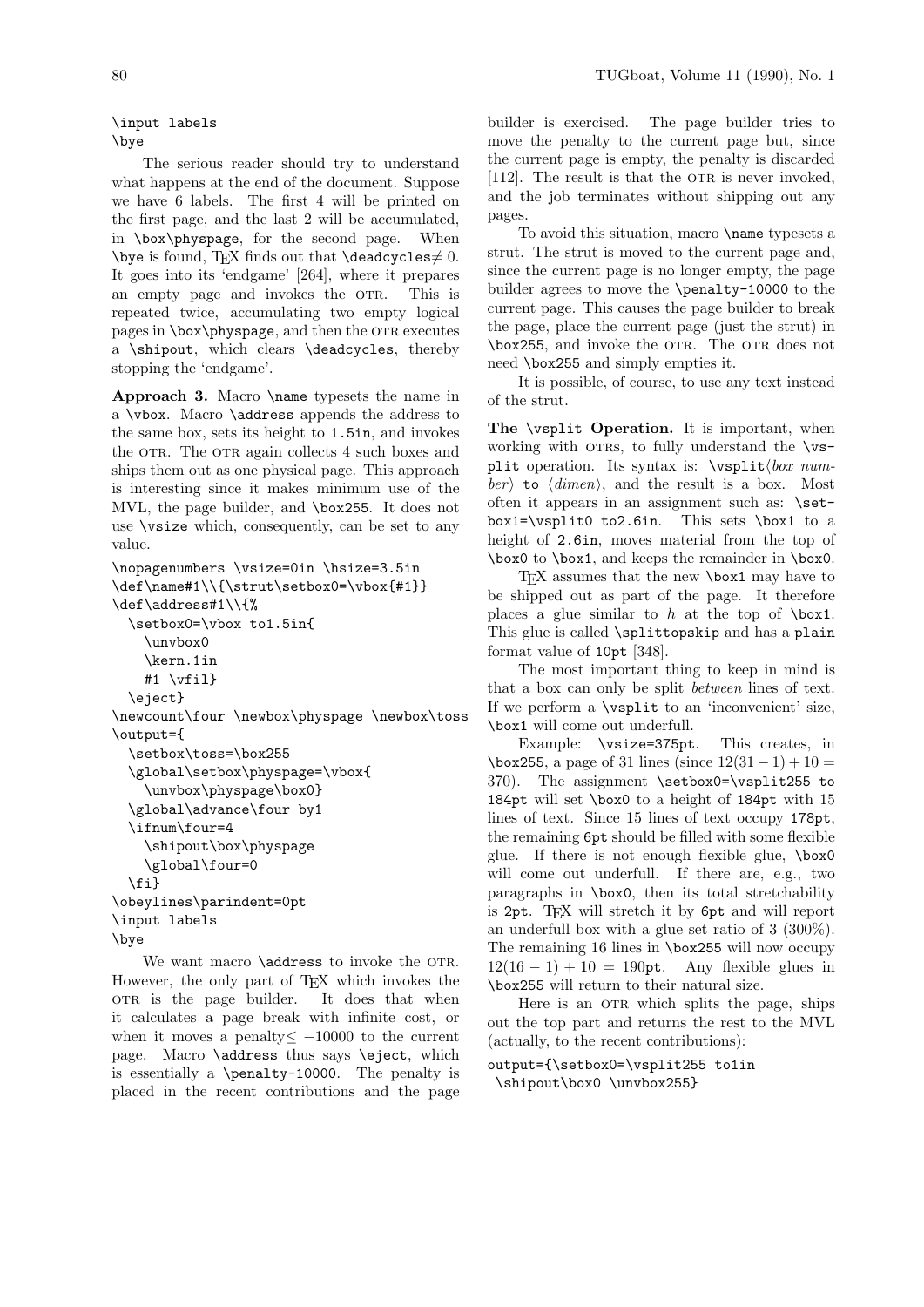### Splitting a Box in Two

Imagine a box with  $n$  lines of text, and with no flexible vertical glues. How can it be split in two equal parts? If  $n$  is even, this is easy. However, if  $n$  is odd, it is impossible. If  $H$  is the height of the box then  $H = b(n-1) + h$ . Our approach is to split the box such that the top part will have  $m = \lfloor n/2 \rfloor$ lines, and its height will thus be  $H' = b(m - 1) + h$ . To calculate  $H'$  we start with:

$$
m = \lceil n/2 \rceil = \begin{cases} n/2, & n \text{ even}; \\ \lfloor n/2 \rfloor + 1, & n \text{ odd}; \end{cases}
$$

Since TEX always performs an integer by integer division, the case where  $n$  is even is simple. It satisfies  $m = n/2$  or  $m - 1 = \frac{n-2}{2}$  and, therefore,

$$
H' = b(m - 1) + h = \frac{b(n - 2)}{2} + h
$$
  
= 
$$
\frac{b(n - 1) + h + h - b}{2}
$$
  
= 
$$
\frac{H + h - b}{2}.
$$

We therefore split to  $H + h - b$ . For even n, this is ideal. For odd  $n$ , the top part will contain one less line than the bottom. Since we want the top part, in such a case, to be larger, we loop, increasing the split size slightly, until the top part becomes larger than the bottom one.

```
\halfsize=\ht0
\advance\halfsize by\topskip
\advance\halfsize by-\baselineskip
\divide\halfsize by 2
\splittopskip=\topskip
{\vbadness=10000
 \loop
   \global\setbox3=\copy0
   \global\setbox1=\vsplit3 to\halfsize
 \ifdim\ht3>\halfsize
   \global\advance\halfsize by1pt
 \repeat}
```
This method is used on [417] to implement double-column pages (see below). It can also serve to split a box into k equal parts  $[397]^*$ . The principle is to first split the box to size  $\lceil n/k \rceil$ , then to split the rest recursively.

Next, consider the case where the original box contains flexible vertical glues. This considerably simplifies the problem, since the box can now be split to parts of almost any size and the glues will be flexed to fill up all the individual parts, eliminating any over/underfull boxes.

# Example: Double-Column Pages

Multi-column pages are common in newspapers and technical publications. Note that, when using narrow columns, the tolerance usually has to be increased, leading to low quality results (see the experiments in [Ch. 6]).

Three approaches are described. The first one treats the two columns as separate logical pages, which are combined, in the OTR, into one physical page. This approach is described on [257], and is shown here for the sake of completeness. See also [Ex. 23.4] for a generalization of this case to three columns.

The second approach [417] creates one long and narrow column, and breaks it into two equal parts, which are typeset side by side. The problem of splitting a box into two equal parts has been discussed earlier.

The third approach uses the technique of the second approach to make it possible to switch between one- and two-columns at will.

Approach 1. The quantity  $\iota$  is a new control sequence, which is defined and redefined by the OTR depending on the current column (left or right). When the OTR is invoked for the first time (or the third, fifth,... times) it saves  $\boxtimes 255$  (containing the left column) in another box. These are dead cycles. When it is invoked for the second time (or the fourth,. . .times), it ships out both columns.

```
\hsize=3.2in
\newdimen\fullhsize \fullhsize=6.5in
\let\lr=L \newbox\leftcolumn
\output={
  \if L\lr
    \global\setbox\leftcolumn=\box255
    \global\let\lr=R
  \else
    \shipout\hbox to\fullhsize{%
      \box\leftcolumn\hfil\box255}
    \global\let\lr=L
    \advancepageno
  \fi}
```
Again, it is important to understand what happens with the last page. If the last page ends somewhere in the left column, the \bye invokes the OTR, which saves the left column and returns without shipping out anything (a dead cycle). Since \deadcycles is now non-zero, TEX places an empty page in \box255 and invokes the OTR again. This

<sup>\*</sup> It seems that the inequality shown there is wrong.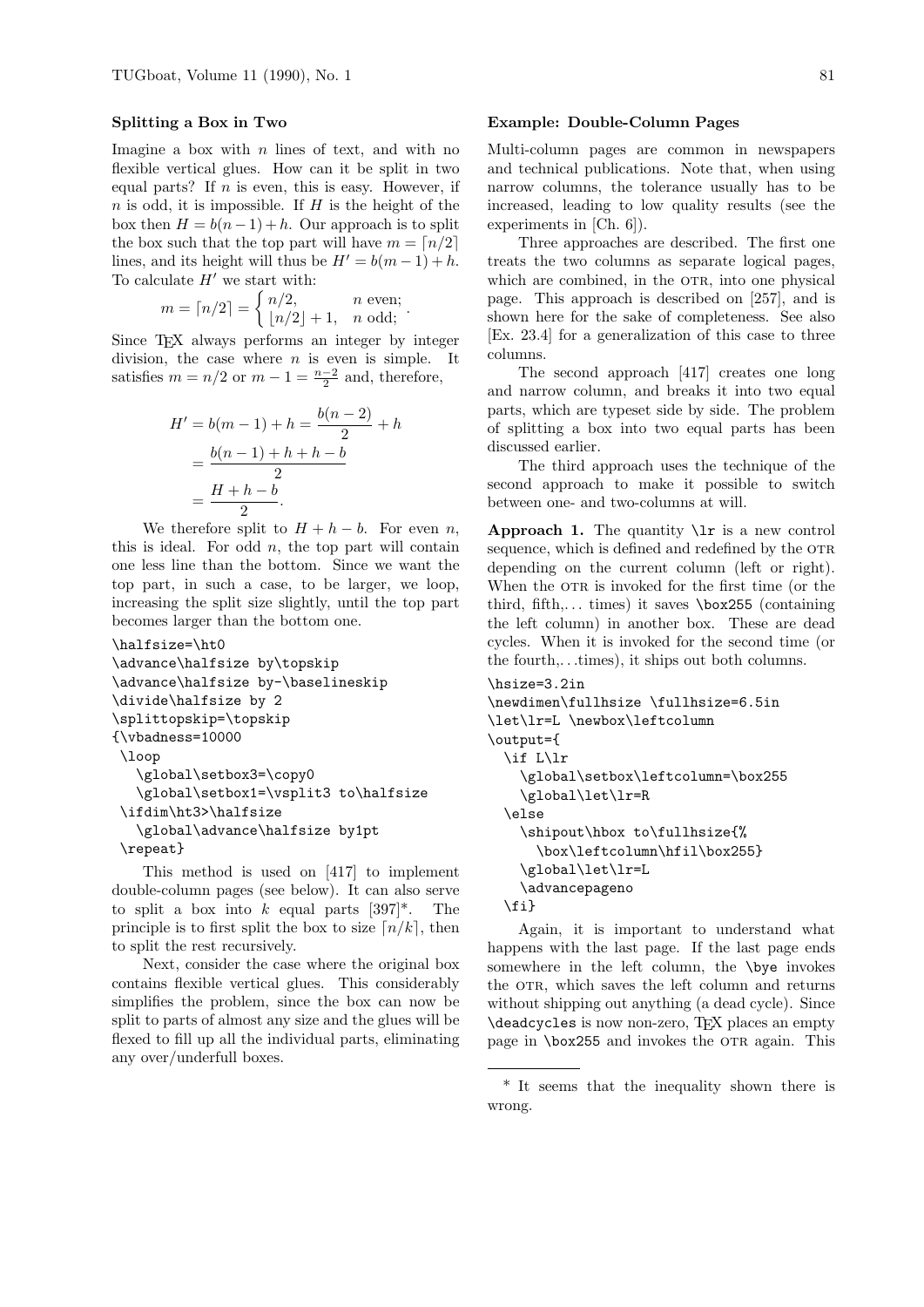time it ships a full page, so \deadcycles is reset. The last page comes out with unbalanced columns.

It is easy to add a headline and footline to this example:

```
\vsize=2in \hsize=3.2in
\newdimen\fullhsize \fullhsize=6.5in
\let\lr=L \newbox\leftcolumn
\def\fulline{\hbox to\fullhsize}
\output={
  \if L\lr
    \global\setbox\leftcolumn=\box255
    \global\let\lr=R
  \else
    \shipout\vbox{
      \vbox to3pc{%
        \fulline{\the\headline}\vss}
        \fulline{\box\leftcolumn\hfil\box255}
        \vbox to3pc{
          \vss\fulline{\the\footline}}}
    \global\let\lr=L
    \advancepageno
  \fi}
```
\headline{\hfil\bf A Header\hfil} \footline{\hfil\tenrm\folio\hfil}

Approach 2. The OTR is invoked with a long and narrow column. It splits it into 2 equal parts (see earlier discussion) and ships out a page consisting of the two parts, laid side by side. The original value of \hsize is saved in \ohsize. \hsize is then set to the width of a single column.  $\forall$ size should be set to twice its original value.

```
1. \newdimen\ohsize \ohsize=\hsize
2. \hsize=0.5\hsize \advance\hsize -.1in3. \newdimen\halfsize
4. \output={
5. \setbox0=\vbox{\unvbox255}
6. \halfsize=\ht0
7. \advance\halfsize by\topskip
8. \advance\halfsize by-\baselineskip
9. \divide\halfsize by 2
10. \splittopskip=\topskip
11. {\vbadness=10000
12. \loop
13. \global\setbox3=\copy0
14. \global\setbox1=\vsplit3 to\halfsize
15. \ifdim\ht3>\halfsize
16. \global\advance\halfsize by1pt
17. \repeat}
```

```
18. \shipout\hbox to\ohsize{\box1 \hfil\box3}
```

```
19. \advancepageno}
```
On line 5, \box255 is unveiled. This is necessary since \ht255 equals \vsize but we want to start with a box of height  $b(n-1) + h$ . Also, for the last page,  $\boxtimes 255$  may have a large  $\widetilde{\text{1}}$ at the bottom, which should be removed before the split. The right value for the split is calculated on 6–9. If the number of lines,  $n$ , is even, the split produces two equal parts. For odd  $n$ , the loop on lines 12–17 keeps incrementing the left column until it becomes one line larger than the right one. Both halves are shipped out, on line 18, side by side.

If the document contains just text, without equations or figures, the following can be used to calculate the best value of \vsize.

```
\newcount\col
```

```
\message{Enter number of lines per page: }
\read-1to\ent \col=\ent
\advance\col by-1 \multiply\col by12
\advance\col by10
\vsize=\col pt
   It is easy to add a header and footer to the
final page.
```
Exercise: Do it!

Approach 3. Switching between single- and doublecolumns. The principles of this method are described here, along with macros taken from the manmac [417]. They are the macros used to typeset the index of the T<sub>E</sub>Xbook, which is why they use values such as 14pc and 89pc. The macros are easy to modify for different formats. The reader should also consult reference 2 for two corrections of the macros.

\newdimen\pagewidth \pagewidth=\hsize \output{\shipout\box255}

\newbox\partialpage

```
\def\begindoublecolumns{\begingroup
  \output={\global\setbox\partialpage=
    \vbox{\unvbox255\bigskip}}
  \eject
  \output={\doublecolumnout}
  \hsize=14pc \vsize=89pc}
\def\enddoublecolumns{%
  \output={\balancecolumns}\eject
```
\endgroup \pagegoal=\vsize}

\def\doublecolumnout

{\splittopskip=\topskip \splitmaxdepth=\maxdepth

\dimen0=44pc

\advance\dimen0 by-\ht\partialpage \setbox0=\vsplit255 to\dimen0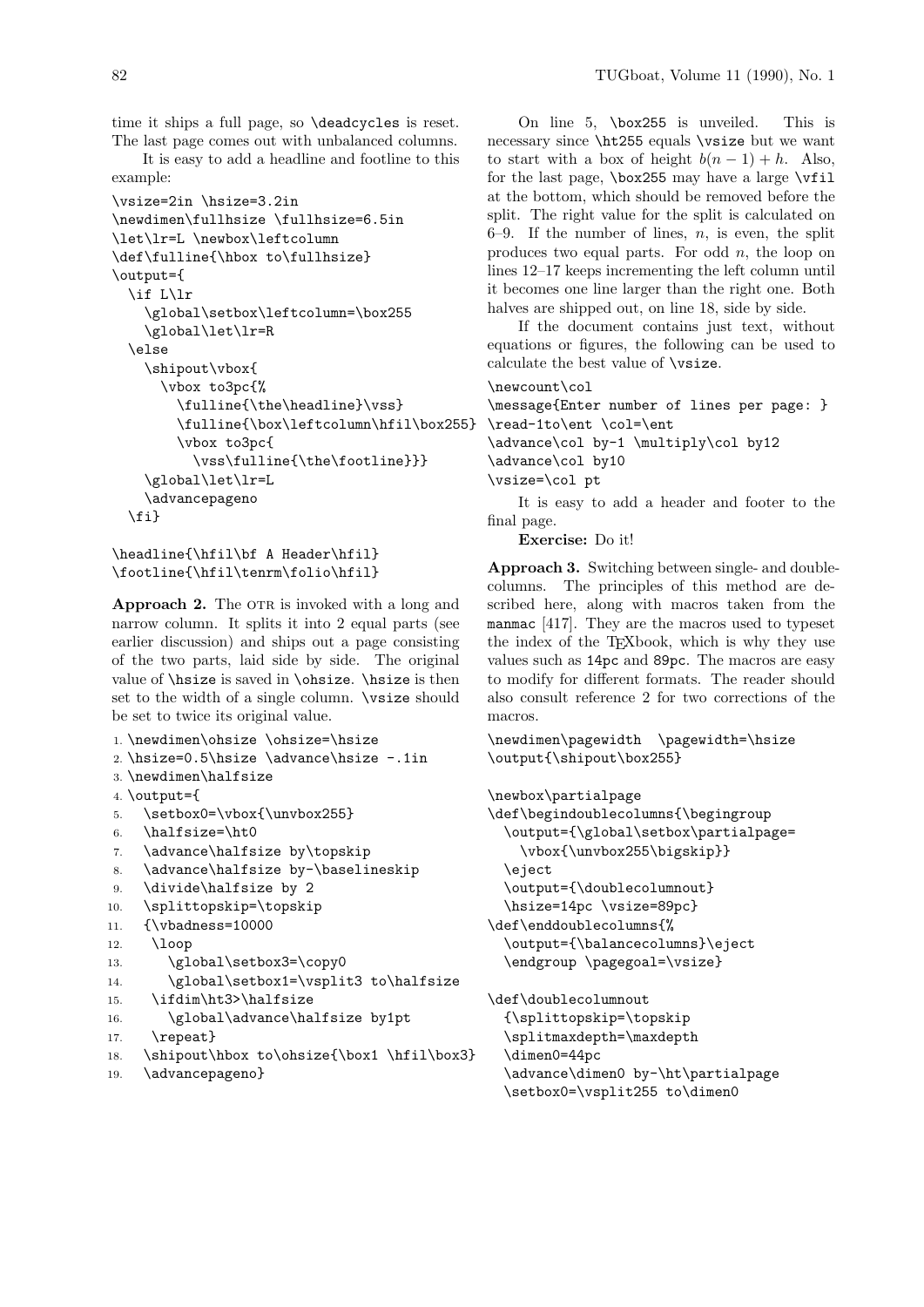```
\setbox2=\vsplit255 to\dimen0
 \onepageout\pagesofar
 \unvbox255 \penalty\outputpenalty}
\def\pagesofar{\unvbox\partialpage
 \wd0=\hsize \wd2=\hsize
 \hbox to\pagewidth{\box0\hfil\box2}}
\def\balancecolumns
 {\setbox0=\vbox{\unvbox255}
  \dimen0=\ht0
 \advance\dimen0 by\topskip
 \advance\dimen0 by-\baselineskip
 \divide\dimen0 by2 \splittopskip=\topskip
  {\vbadness=10000
  \loop
     \global\setbox3=\copy0
     \global\setbox1=\vsplit3 to\dimen0
  \ifdim\ht3>\dimen0
    \global\advance\dimen0 by1pt
  \repeat}
  \setbox0=\vbox to\dimen0{\unvbox1}
  \setbox2=\vbox to\dimen0{\unvbox3}
  \pagesofar}
```
Macro \begindoublecolumns starts by defining an OTR which saves the page so far (singlecolumn) in \box\partialpage. The \eject invokes this OTR. The OTR is then redefined to do double-column by splitting a long, narrow, \box255.

Macro \enddoublecolumns again redefines the ork to split the page-so-far in two, and typeset the two halves, side by side, below the single-column in \box\partialpage.

# Example: Facing figures

When two figures are textually related, the user may want them typeset on facing pages. The first figure should be typeset on top of the next evennumbered page and the second one, on top of the following page.

A macro \facefig#1#2 is defined, with 2 parameters, the heights of the 2 figures. It saves the two values in \dimen variables \figa and \figb. The OTR checks the two variables. If the current page number is even and  $\frac{\text{figa}}{0}$ , room is reserved on top of the current page for the first figure by placing an empty box on the MVL, followed by \box255. If the current page number is odd,  $\text{figa} = 0$  and  $\text{figb} > 0$ , the OTR reserves room for the second figure in a similar way. In either case the OTR goes through a deadcycle.

\newdimen\figa \newdimen\figb \newif\ifdead \def\facefig#1#2{\figa=#1 \figb=#2} \output={ \deadfalse

```
\ifodd\pageno
  \ifdim\figa=0pt \ifdim\figb>0pt \message{b}
    \vbox to\figb{}\unvbox255
    \penalty\outputpenalty
    \global\figb=0pt \deadcycles=0 \deadtrue
  \fi\fi
\else
  \ifdim\figa>0pt \message{a}
    \vbox to\figa{}\unvbox255
    \penalty\outputpenalty
    \global\figa=0pt \deadcycles=0 \deadtrue
  \fi
\eta\ifdead\else
  \shipout\box255
  \advancepageno
\{f_i\}
```
The simple macros above only use one pair of variables to save the heights of the figures. In practice, the user may expand \facefig before the orn has handled the previous pair of figures. This will place new values in our variables before the old ones have been used. Our macros should, therefore, be extended so that any number of pairs of heights can be saved. The macros below save such pairs, as \kern values, in a \vbox.

```
\newbox\save
```

```
\newdimen\figa \newdimen\figb
\newif\ifdone \donetrue \newif\ifdead
\def\facefig#1#2{%
  \setbox\save=\vbox
    {\kern#1 \kern#2 \unvbox\save}}
\output={
  \deadfalse
  \ifvoid\save\else
    \ifdone
    \global\setbox\save=
      \vbox{\unvbox\save
        \global\figb=\lastkern \unkern
        \global\figa=\lastkern \unkern}
    \global\donefalse
  \fi\fi
  \ifdone\else
    \ifodd\pageno
      \ifdim\figa=0pt \ifdim\figb>0pt
        \message{b=\the\figb;}
        \vbox to\figb{}
        \unvbox255
        \penalty\outputpenalty
        \global\figb=0pt \deadcycles=0
        \deadtrue \global\donetrue
       \fi\fi
```

```
\else
```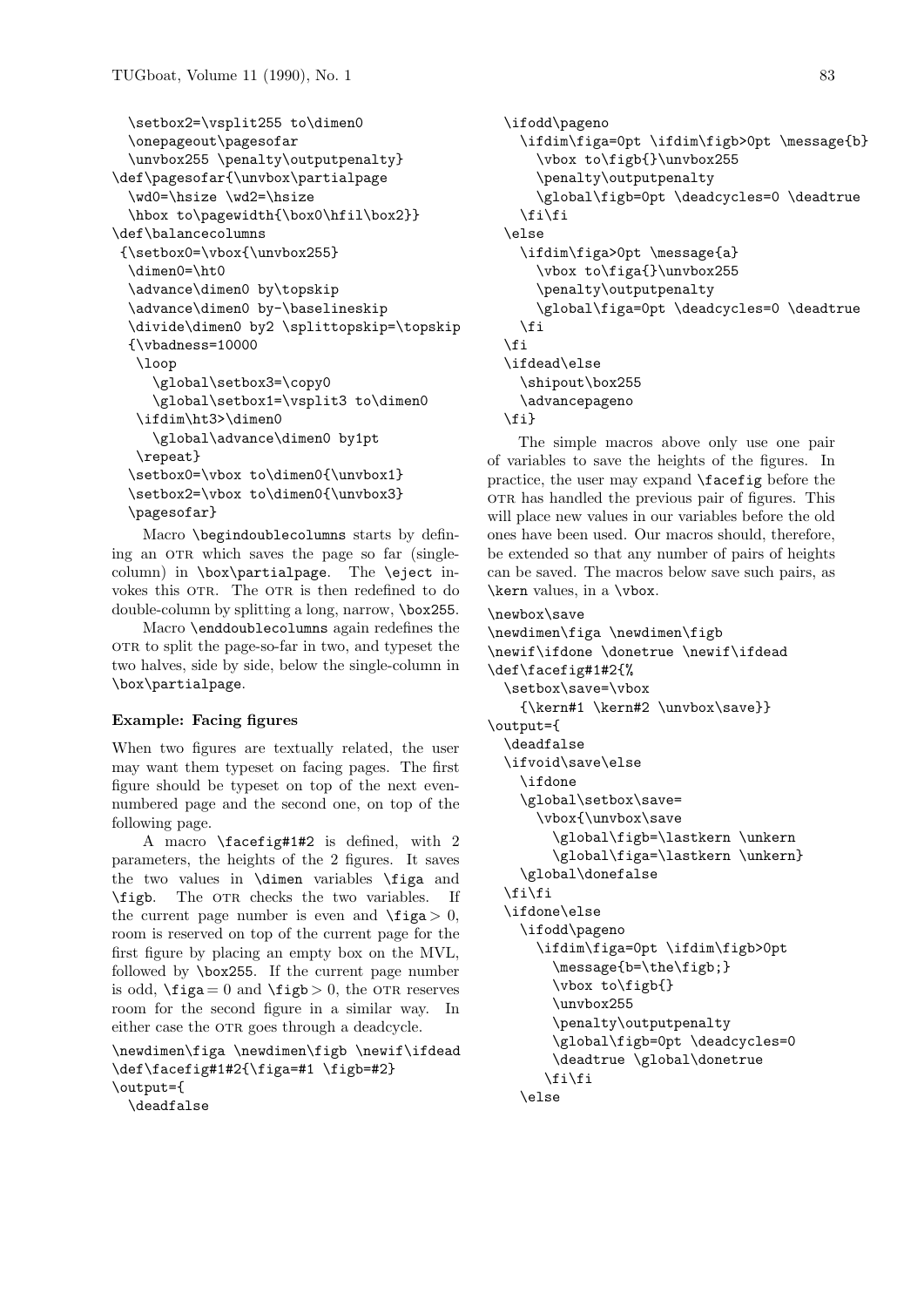```
\ifdim\figa>0pt \message{a=\the\figa;}
      \vbox to\figa{}
      \unvbox255
      \penalty\outputpenalty
      \global\figa=0pt
      \deadcycles=0 \deadtrue
    \eta\fi\fi
\ifdead\else
  \shipout\box255
  \advancepageno
\fi}
```
Another boolean variable, \ifdone, is declared. It is set to 'false' when two values are extracted from \box\save, and to 'true', when the two figures have been typeset. As long as it is 'false', we are in the process of typesetting two facing figures, and no new values are extracted.

The following extensions are left as an Exercise:

1. Macro \facefig should check to make sure none of its parameters exceeds \vsize.

2. \facefig should also accept the captions of the two figures, as additional parameters, and save them. The OTR should later retrieve and typeset the captions below (or above) the reserved areas.

Note! Our macros do not use insertions and are therefore incompatible with \midinsert and its relatives. Using both \midinsert and \facefig, the figures would be inserted in an unpredictable order.

# Example: Shipping-Out Pages Selectively

The following code, part of the manmac format, can be used to produce only a subset of pages. The numbers of the desired pages should be placed on separate lines in a file called pages.tex.

The first line saves \shipout, which is a primitive, in macro \Shipout. Later, \shipout is redefined as either \Shipout or \Tosspage.

```
\let\Shipout=\shipout
\newread\pages \newcount\nextpage
\openin\pages=pages
\def\getnextpage{%
  \ifeof\pages\else
    {\endlinechar=-1\read\pages to\next
     \ifx\next\empty % we should have eof now
     \else\global\nextpage=\next\fi}%
  \fi}
\ifeof\pages\else\message
 {OK, I'll ship only the requested pages!}
 \getnextpage\fi
```

```
\def\shipout{%
  \ifeof\pages\let\next=\Shipout
  \else\ifnum\pageno=\nextpage
    \getnextpage
    \let\next=\Shipout
  \else\let\next=\Tosspage\fi\fi
  \next}
```
\newbox\garbage \def\Tosspage{\deadcycles=0\setbox\garbage=}

# Detecting the End of the Document

How can the OTR find out if the page it has been given is the last one? The easiest way is to detect the \vfill at the bottom of that page. This can be done by:

```
\def\vfill{\vskip 1sp plus 1fill}
\output={
  \setbox0=\vbox to\vsize{
    \unvcopy255
    \ifdim\lastskip>0pt \message{last page}\fi}
  \shipout\box255
  \advancepageno}
```
(The \lastskip command is explained in part II.) This usually works but may fail in cases where the last page is full, or almost full. An example is \vsize=1in, which leaves room for about six lines of text on the page. Let's assume that the document has text for 6 lines, and the last line contains a deep character, such as a ']', whose depth is 2.5pt. Setting \tracingpages=1 generates the following in the log file:

```
%% goal height=72.26999, max depth=4.0
% t=10.0 g=72.26999 b=10000 p=0 c=100000#
% t=22.0 plus 1.0 g=72.26999 b=10000 p=150 c=100000#
% t=34.0 plus 1.0 g=72.26999 b=10000 p=100 c=100000#
% t=46.0 plus 1.0 g=72.26999 b=10000 p=100 c=100000#
```

```
% t=58.0 plus 1.0 g=72.26999 b=10000 p=150 c=100000#
% t=70.0 plus 1.0 g=72.26999 b=1168 p=0 c=1168#
```
% t=72.5 plus 1.0 plus 1.0fill g=72.26999 b=\* p=-20000 c=\*

The cost of breaking the page after the first six lines is 1168, very low. The page builder, however, waits for a point with infinite cost before it decides on a page break. It continues reading the source and finds the \bye. The definition of \bye is [357] \par\vfill\penalty-20000\end. The page builder adds the \vfill to the current page, causing the depth of the current page to become zero. The depth of the bottom line (2.5pt) is now added to the height of the current page, with the result that it is too high (72.5pt). The \vfill is therefore removed, and the last page is shipped out without any fill at the bottom.